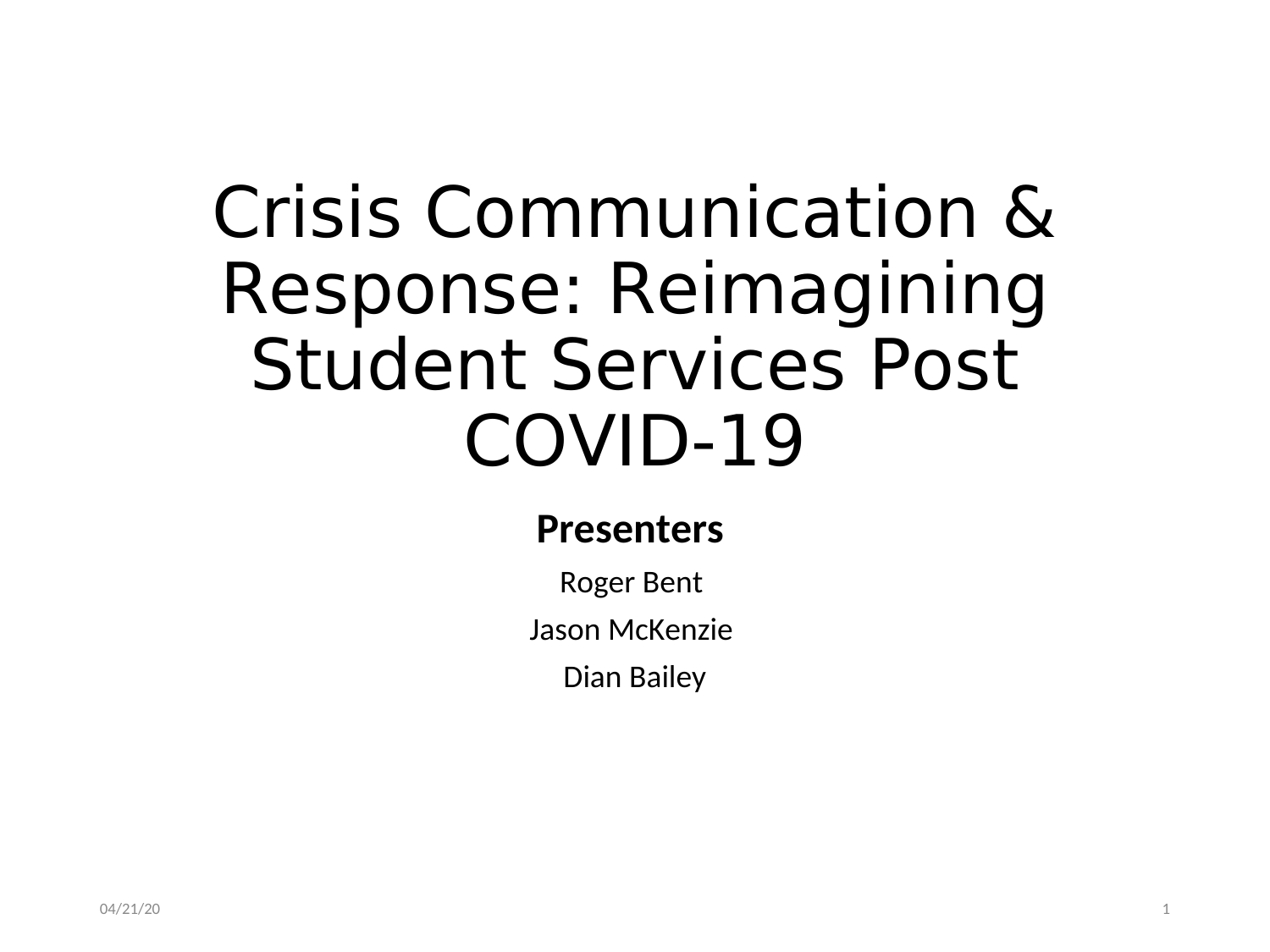# "A crisis is unpredictable but not unexpected" - Timothy Comb

s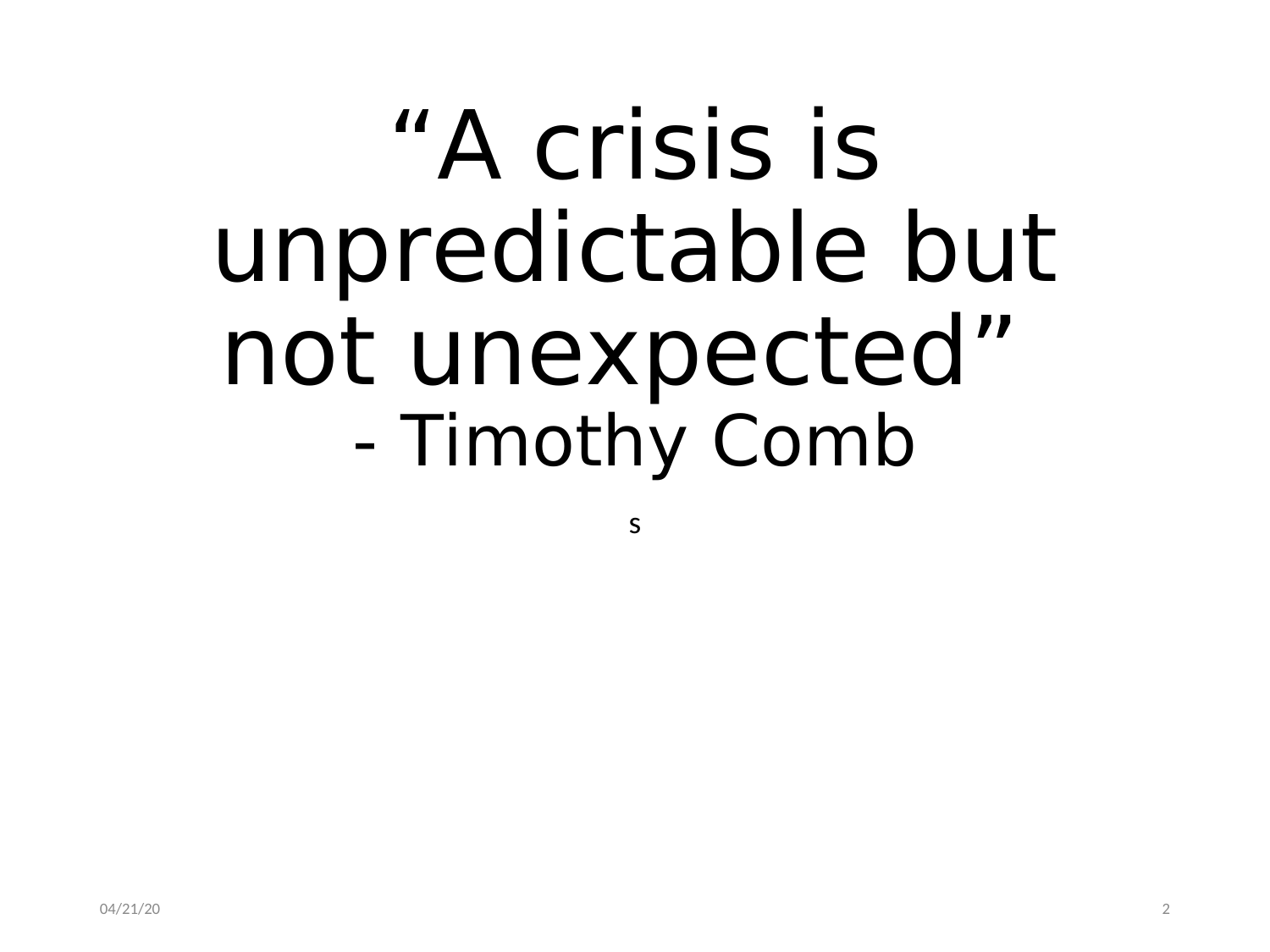#### Overview

- This presentation on "Crisis Communication and Response" aims to give insight into what is considered a crisis and how effective planning can help managers and practitioners executive their roles effectively
- This is a first of a two in the series, so this presentation will lay the foundation for a substantive discourse in part two on the response aspects (i.e. the way forward)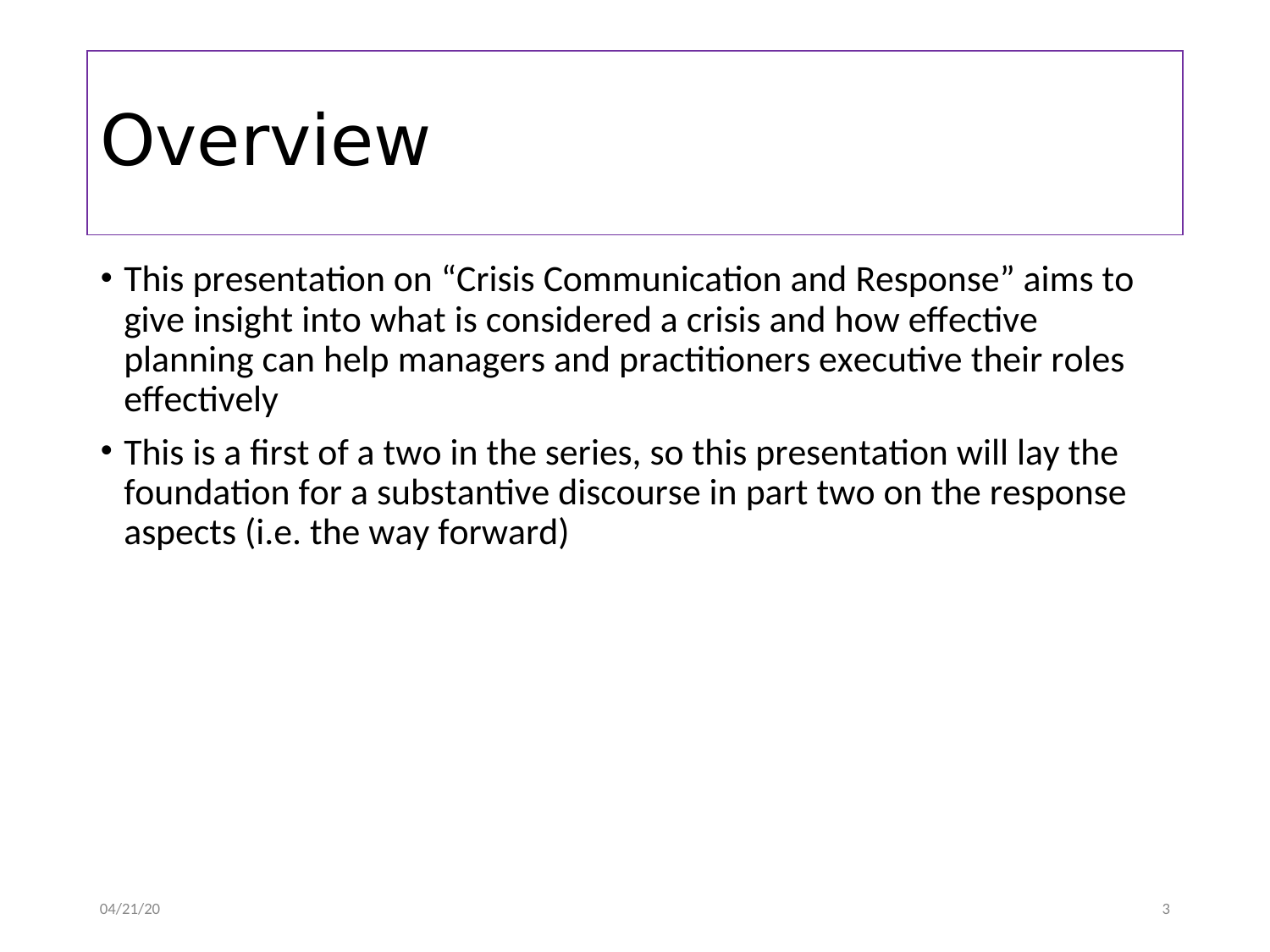#### Example of World Crises

- World hunger
- Poverty
- Global warming
- Terrorism
- COVID-19

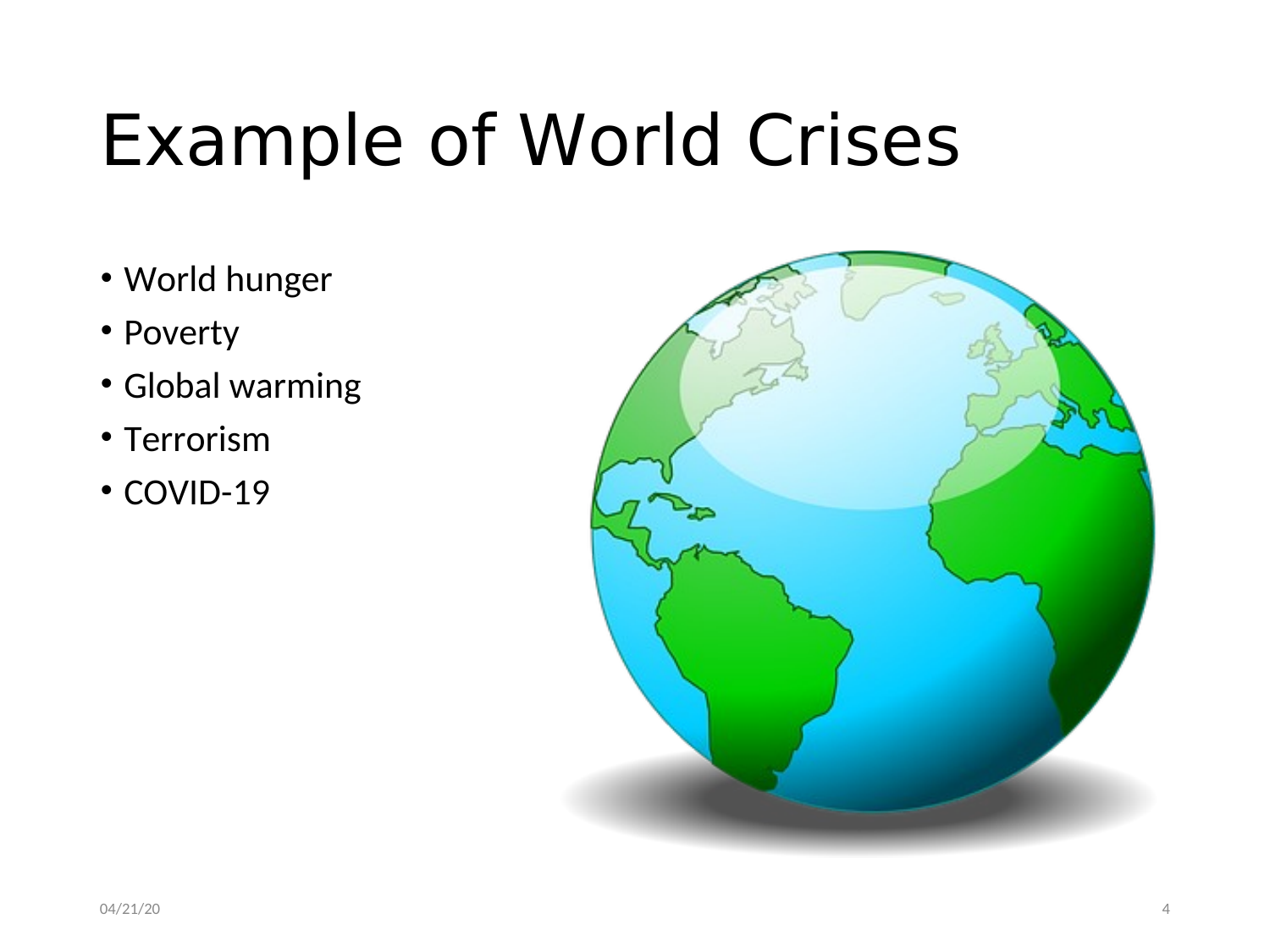04/21/20

#### Question

• What [campus related issue] keeps you up at nights as a student services practitioners?

5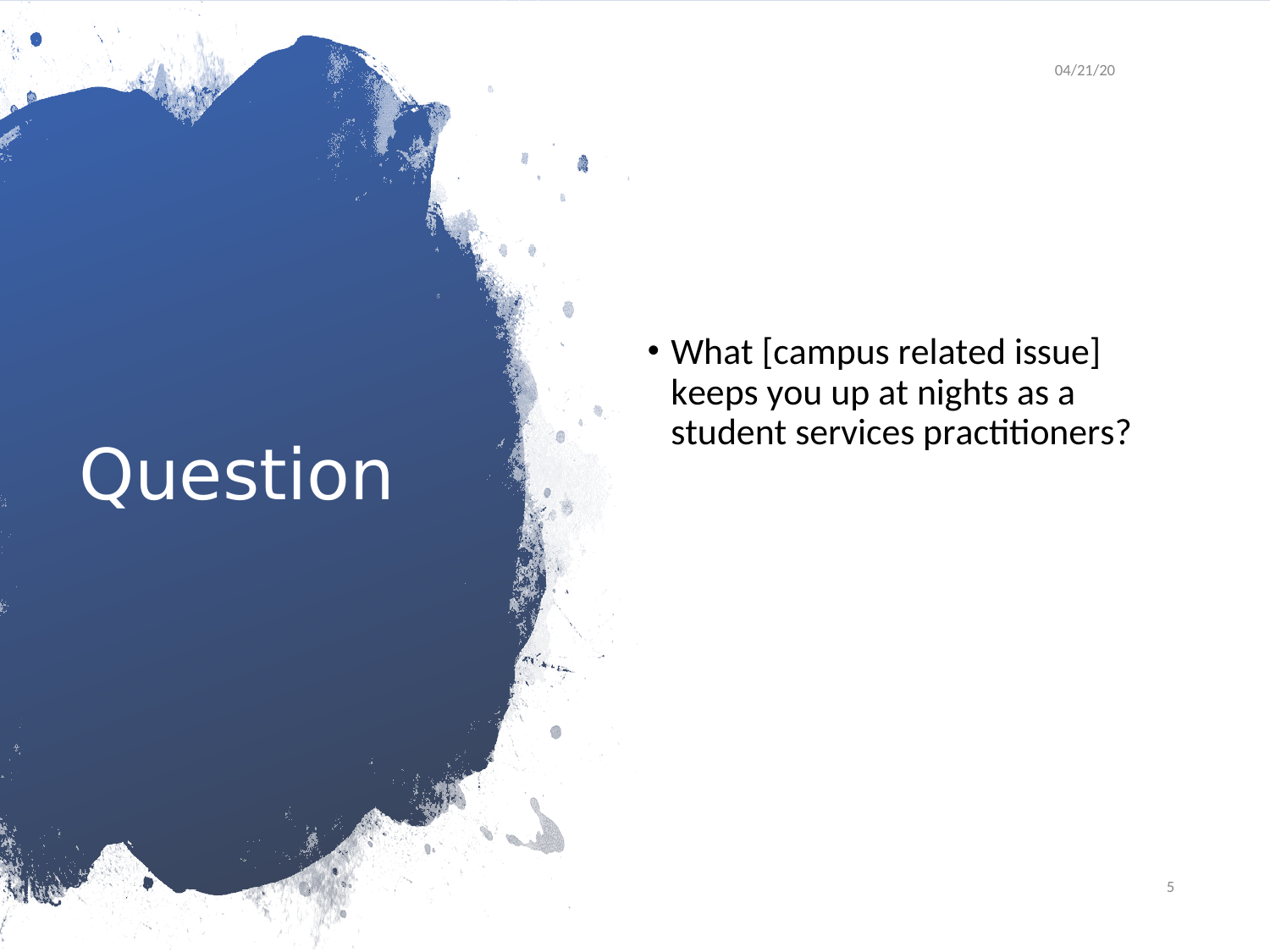#### https://higheredlive.co m/campus-somsis-mana gement-and-communic ation/ 1:00 – 9:30 (MINS)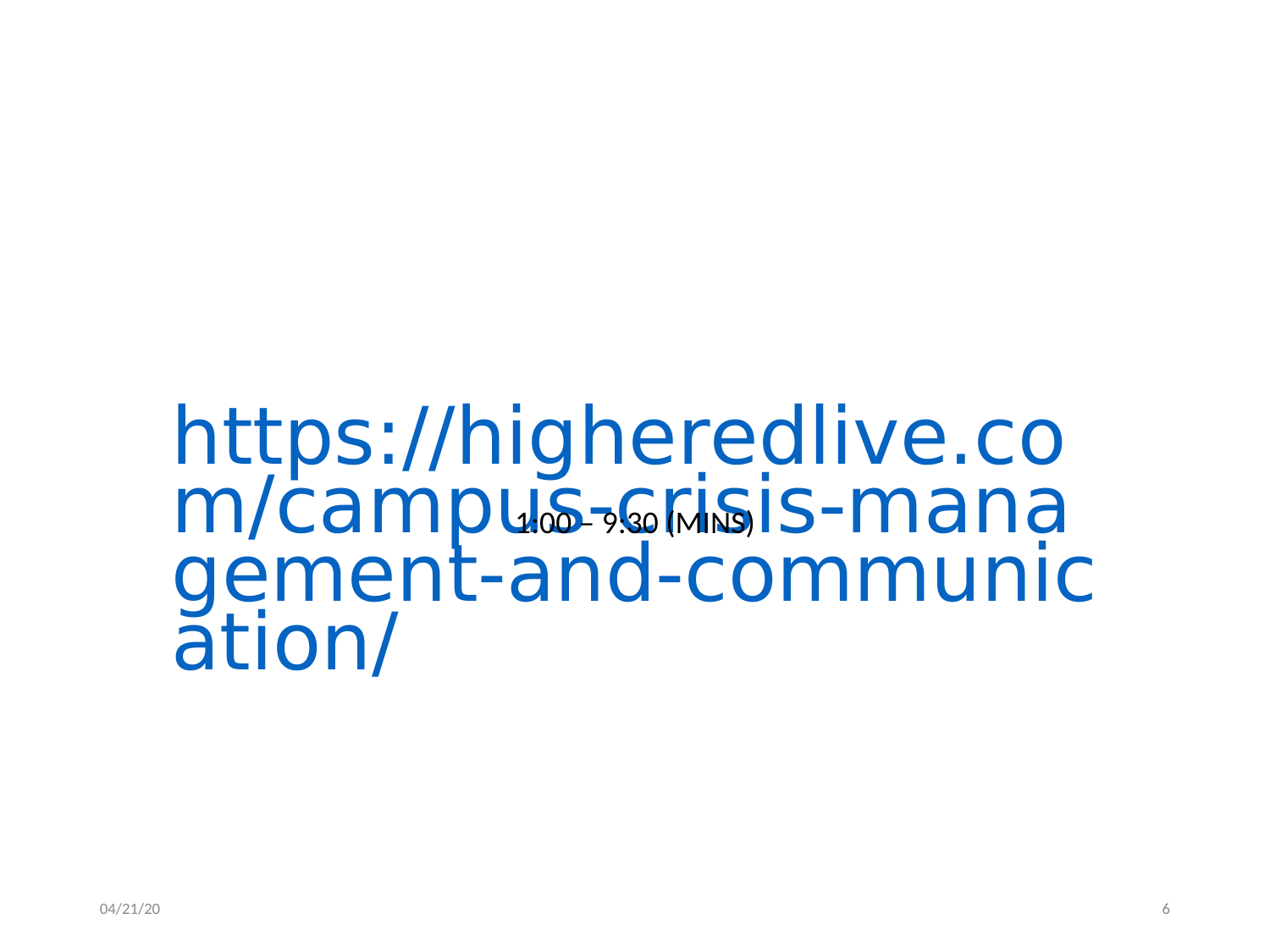#### **THE SCOPE OF COVID-19-RELATED SCHOOL CLOSURES IS UNPRECEDENTED IN HISTORY**

Rebecca Winthrop (March 31, 2020)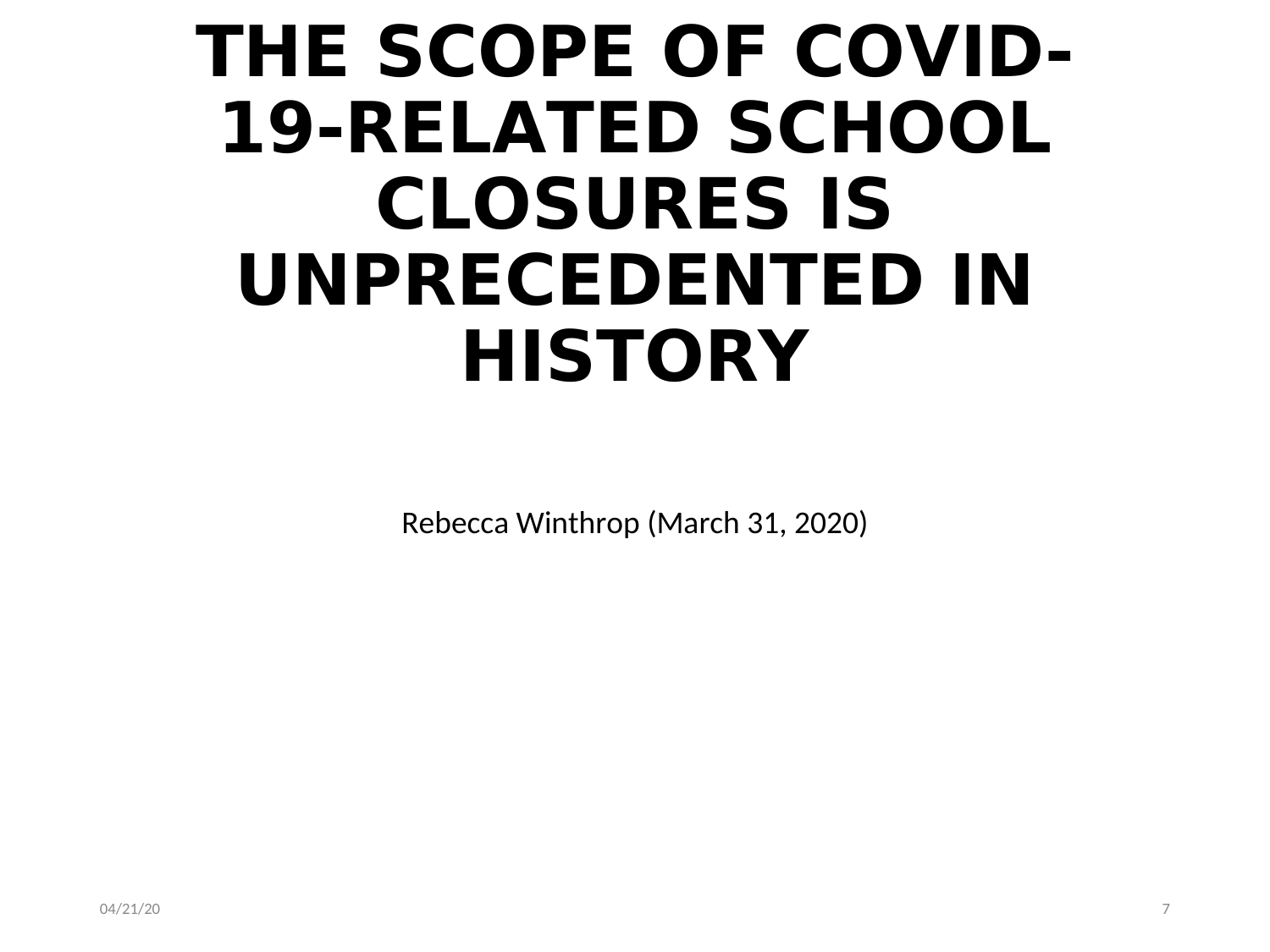Communication, image, reputation, and other aspects of campus life often quickly degrade after a crisis more than they would have if administrators had just invested more in the "before" — because that would greatly help improve the "after."

#### Claudine McCarthy (2019)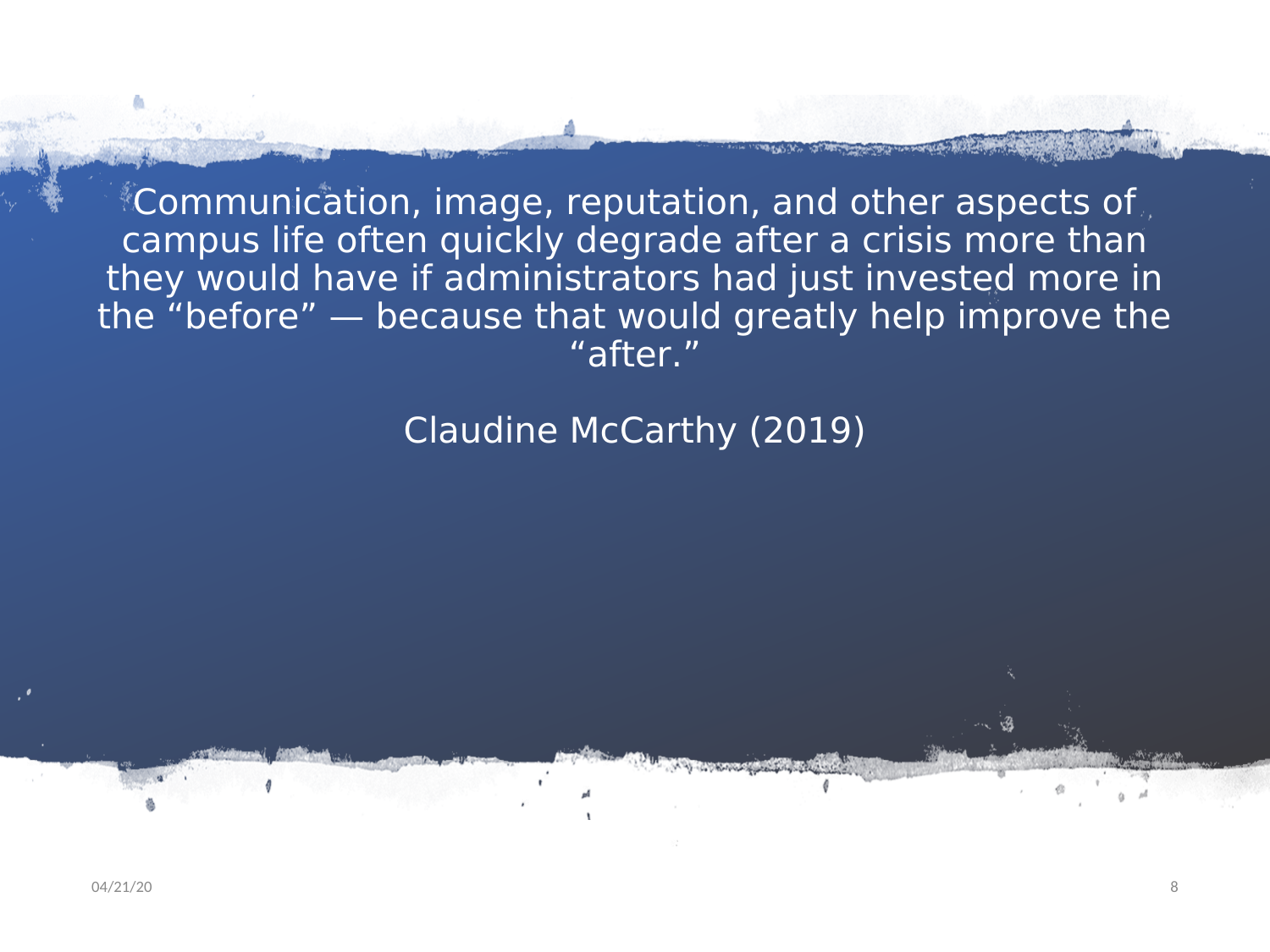# Jor Thoughts to Rememb

. Your company will experience a crisis; overtime several.

. Planning increases *your chances of managing the crisis* and the communication during and following the episode.

. Communicating *with stakeholders* improves your ability to manage the episode and recover from it.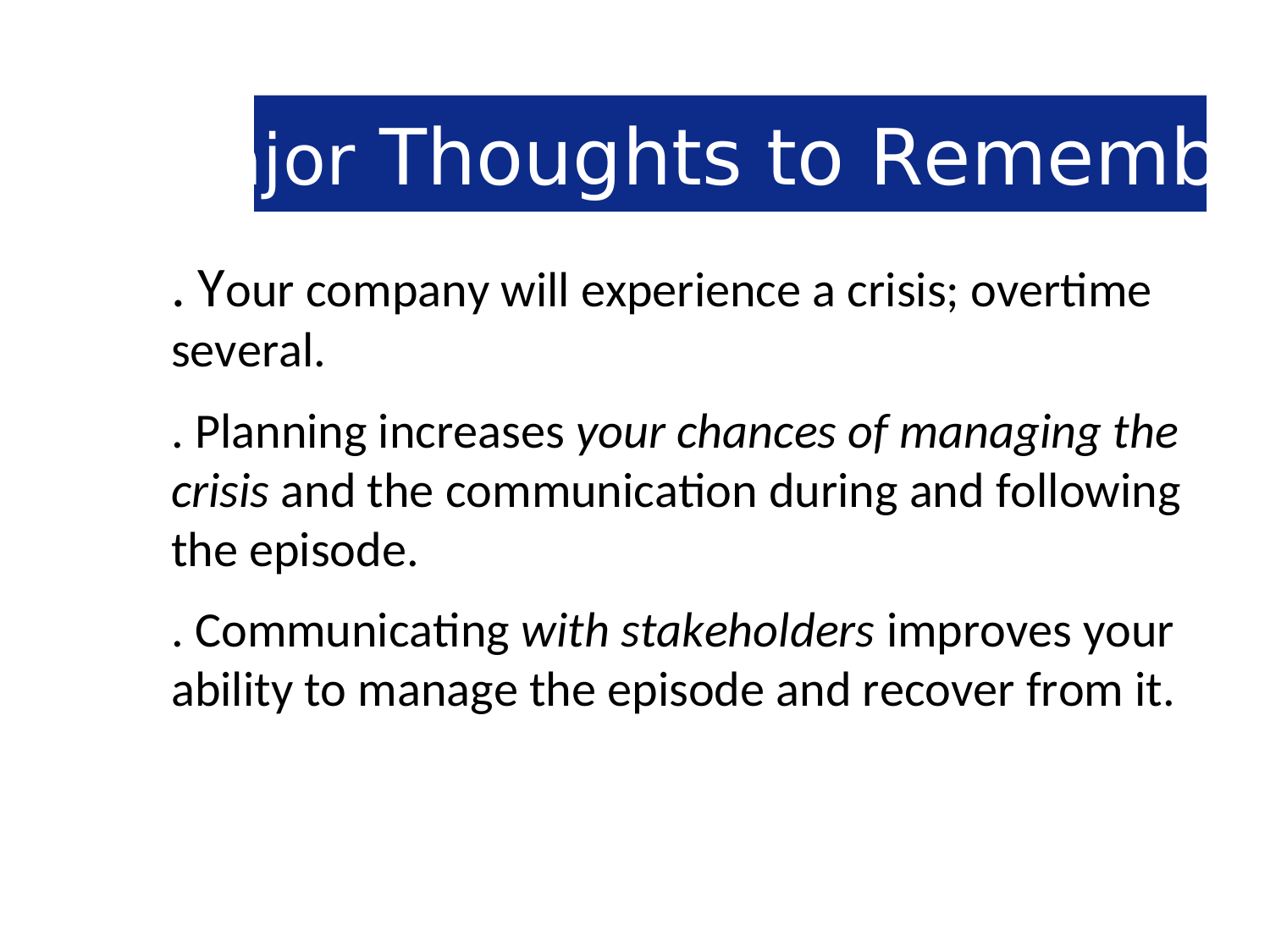Definition and Types of Crises

. **. . A significant disruption of an organization's normal activities which stimulates negative stakeholder reaction threatening the organization.**

#### **Types of Crisis**

**sudden perceptual smoldering bizarre**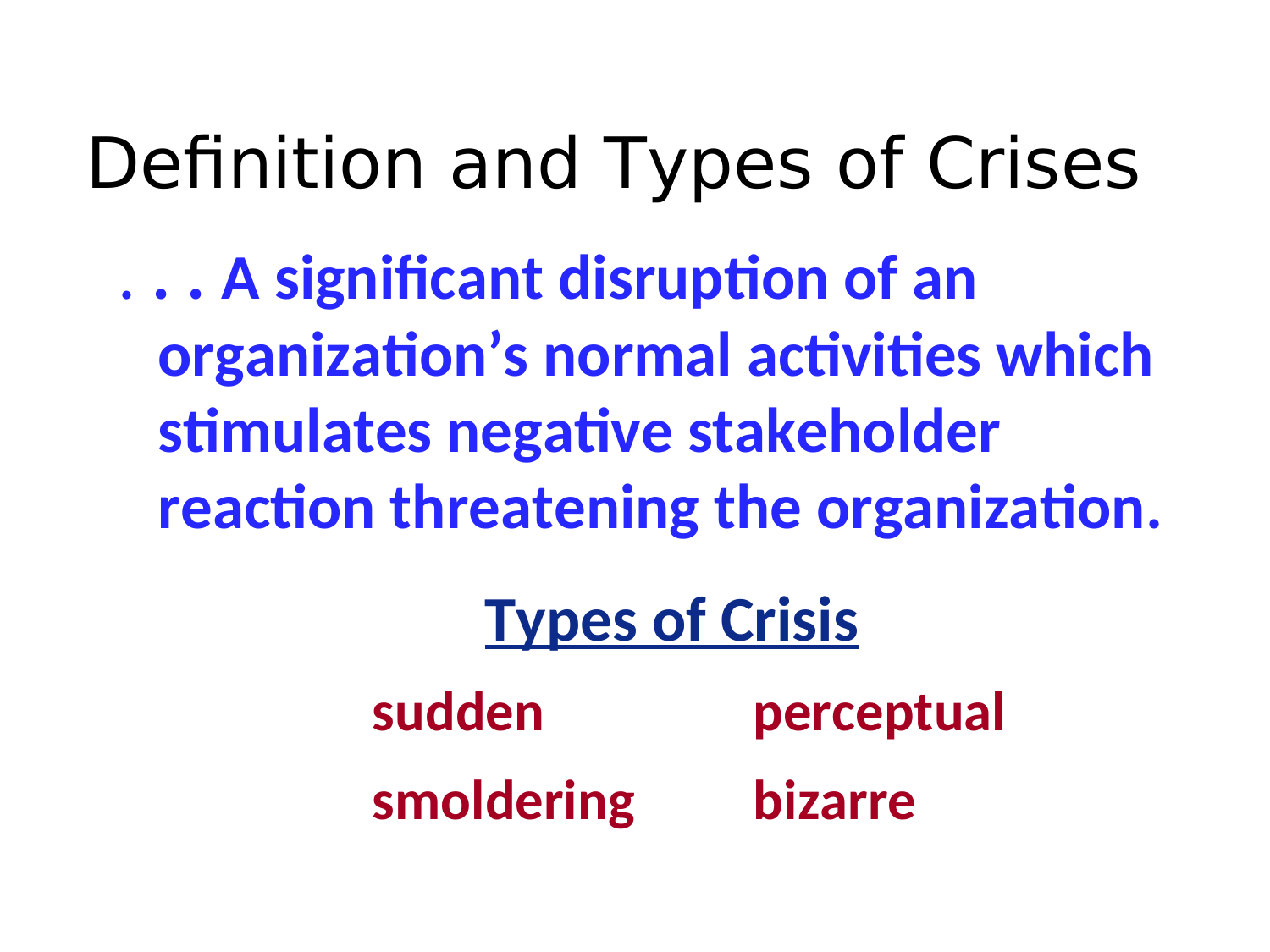#### Crisis Characteristics

- **Significant** *disruption* **of operations**
- *Adverse effect* **on normal operations**
- **Resolution** *exceeds* **the organization's capacity to respond**
- **Generates substantial** *negative stakeholder reaction*
- **Generates** *extensive public scrutiny*
- **Generates** *extensive news coverage*
- *Worldwide coverage* **via social media**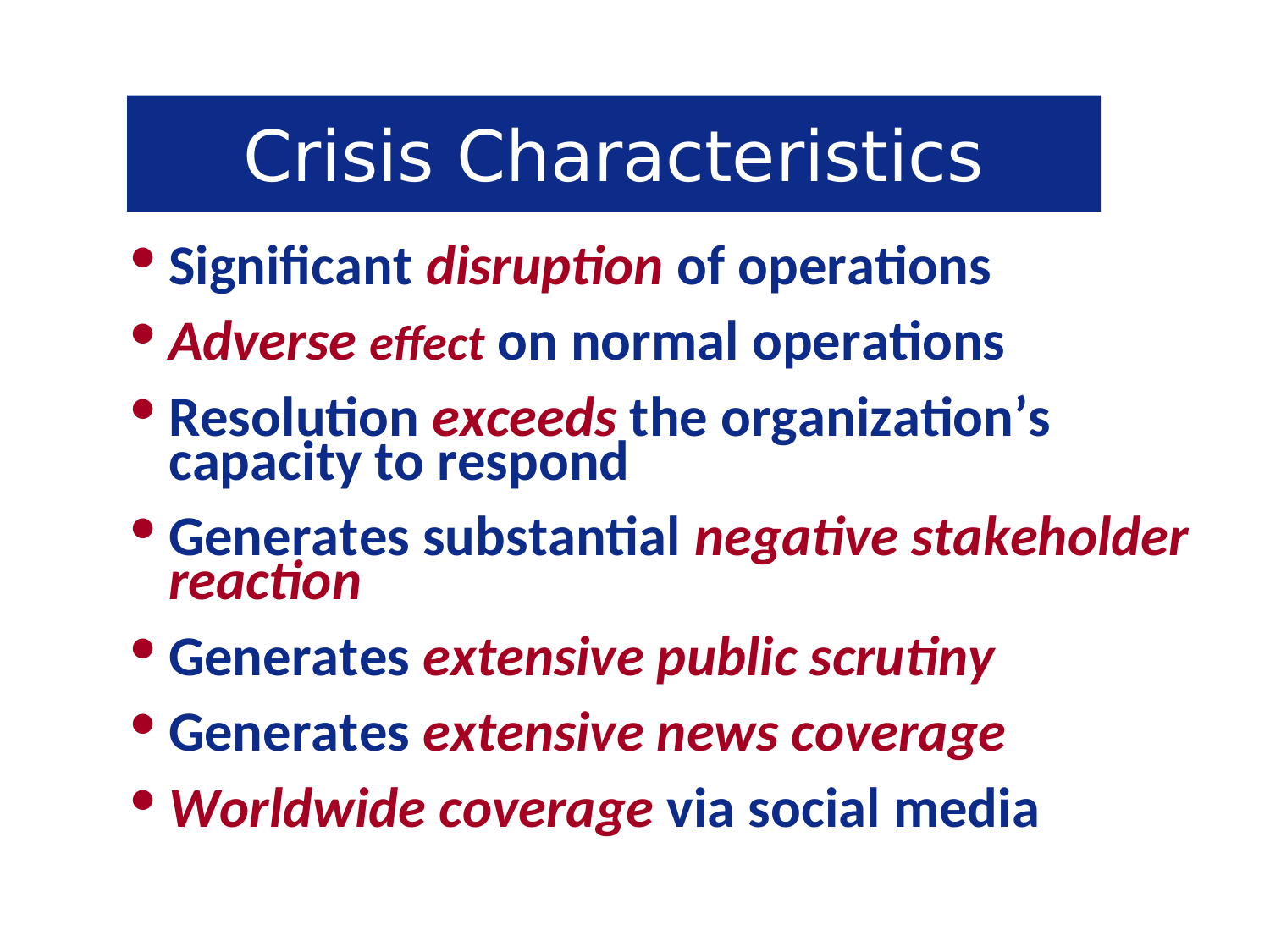#### 2. Overview

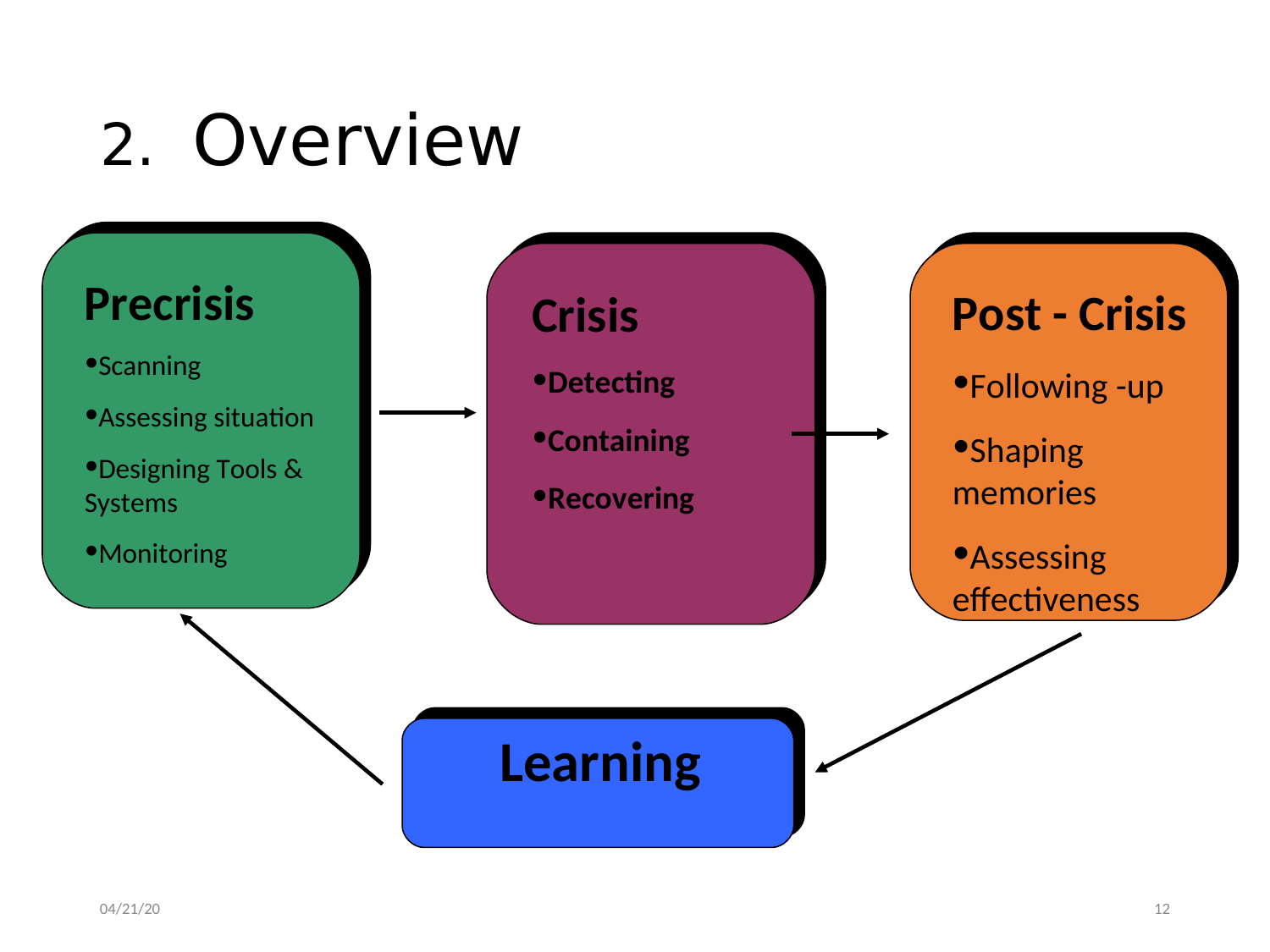### 3. Pre-crisis Planning

- Objective prevent or lessen the negative outcomes of a crisis and thereby protect the organization, stakeholders, and/or industry from damage
	- Financial loss
	- •Reputation loss
	- •Identity altered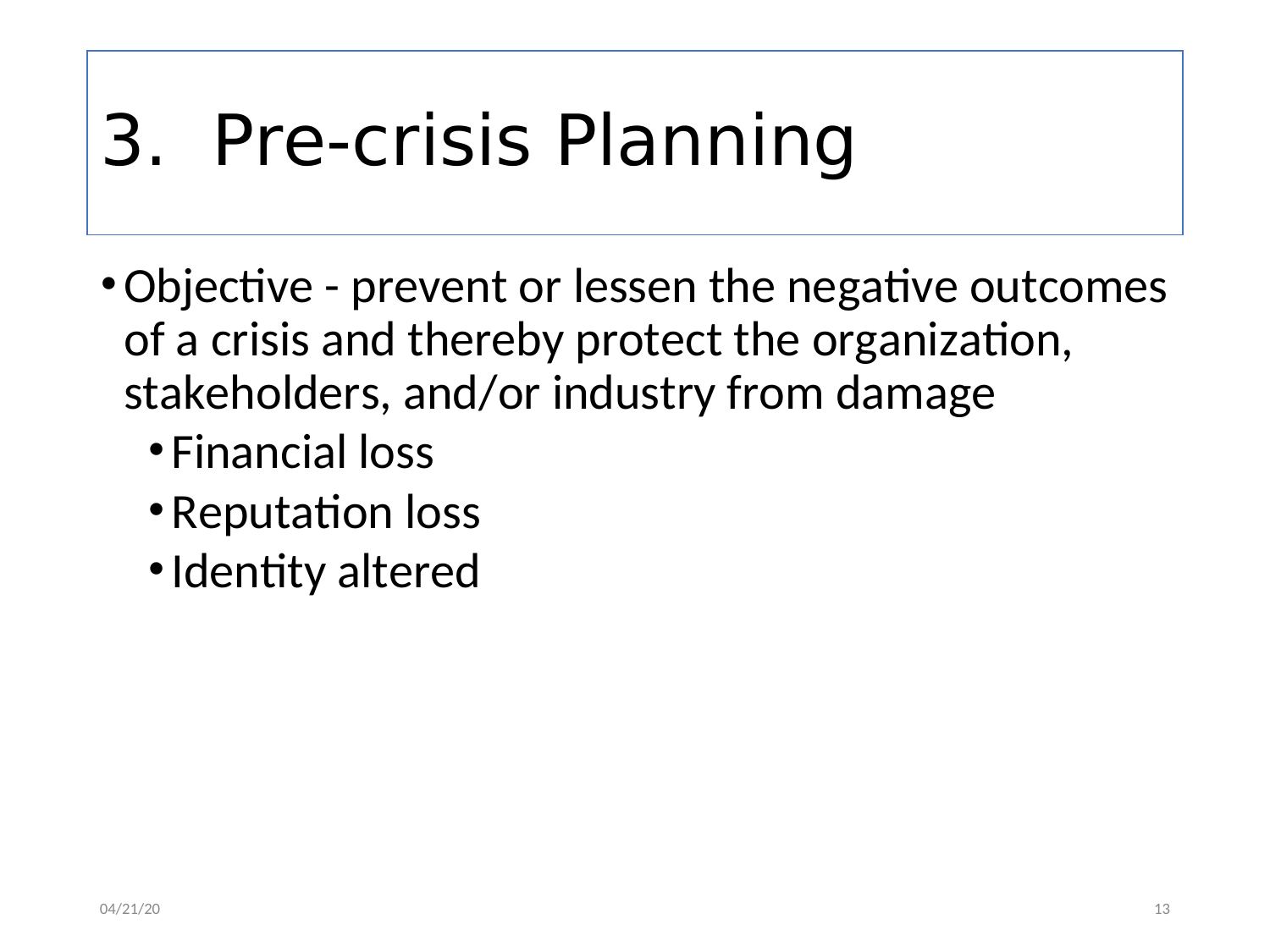# 3a. Scanning

- Definition Looking out for potential sources of crises
- Industry-wide issue analysis
- Organization specific issue analysis
- Risk assessment ("implicit issues"
- Stakeholder relationships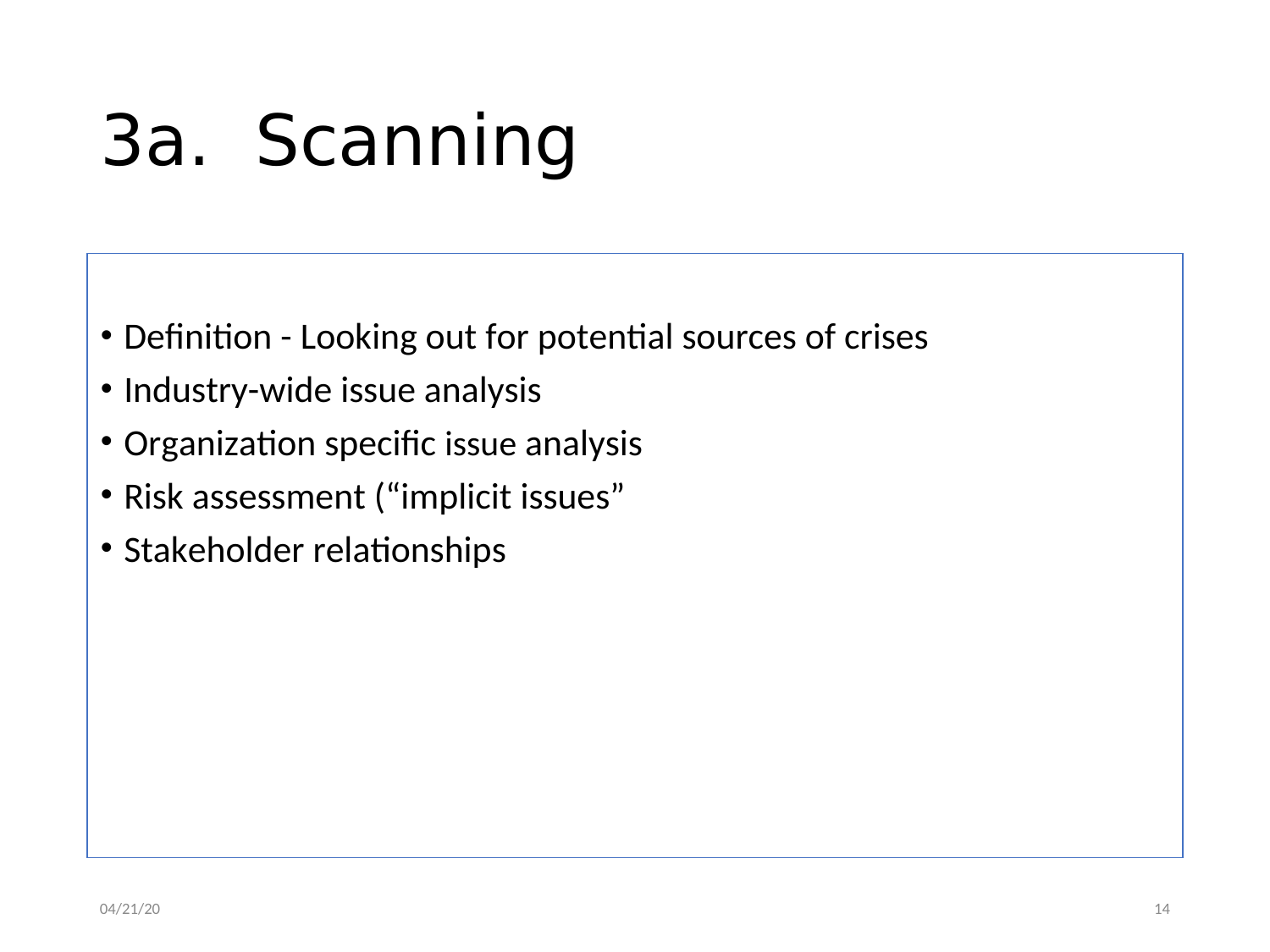#### Scanning cont.

- Issue Sources
	- Newspapers
	- Business Magazines
	- TV News
	- Trade Journals
	- Public Opinion Polls
	- Medical/Science Journals
	- On-line (web pages, newsgroups, etc.
- •Risk Assessment Sources
	- Safety/accident records
	- Ethical climate surveys
	- Financial audits
	- Liability exposure
	- Workers Comp.
	- Product tampering
	- Risk audits (70-80%)
	- Sexual harassment exposure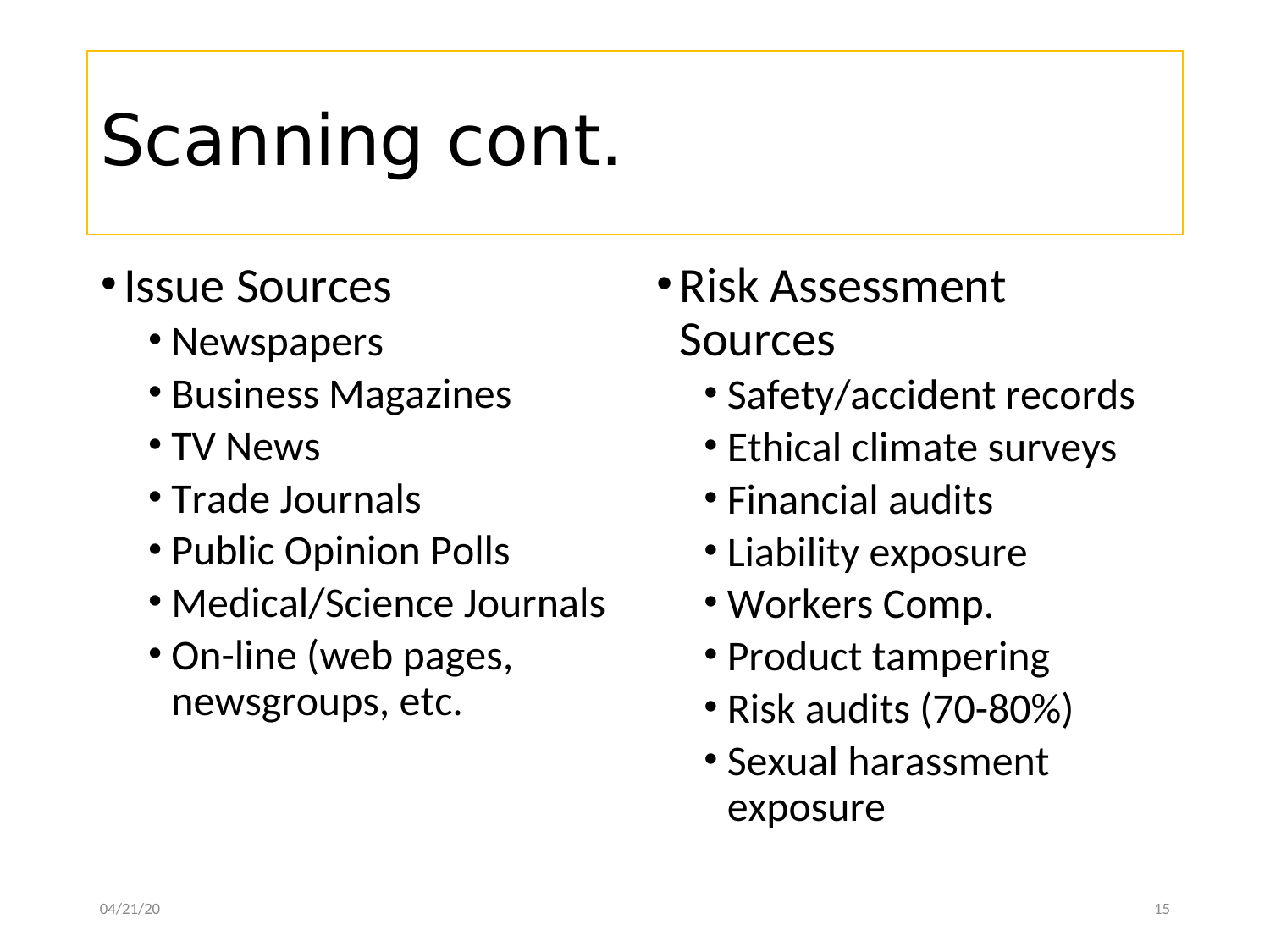# Scanning cont.

- •Relationship Sources
	- Shareholder resolutions
	- Stakeholder complaints
	- Rumors/grapevine at conventions
	- Speculative discussions
	- Potential Boycotts

• Principle: Keep in continual contact with key constituents and listen to what they are saying.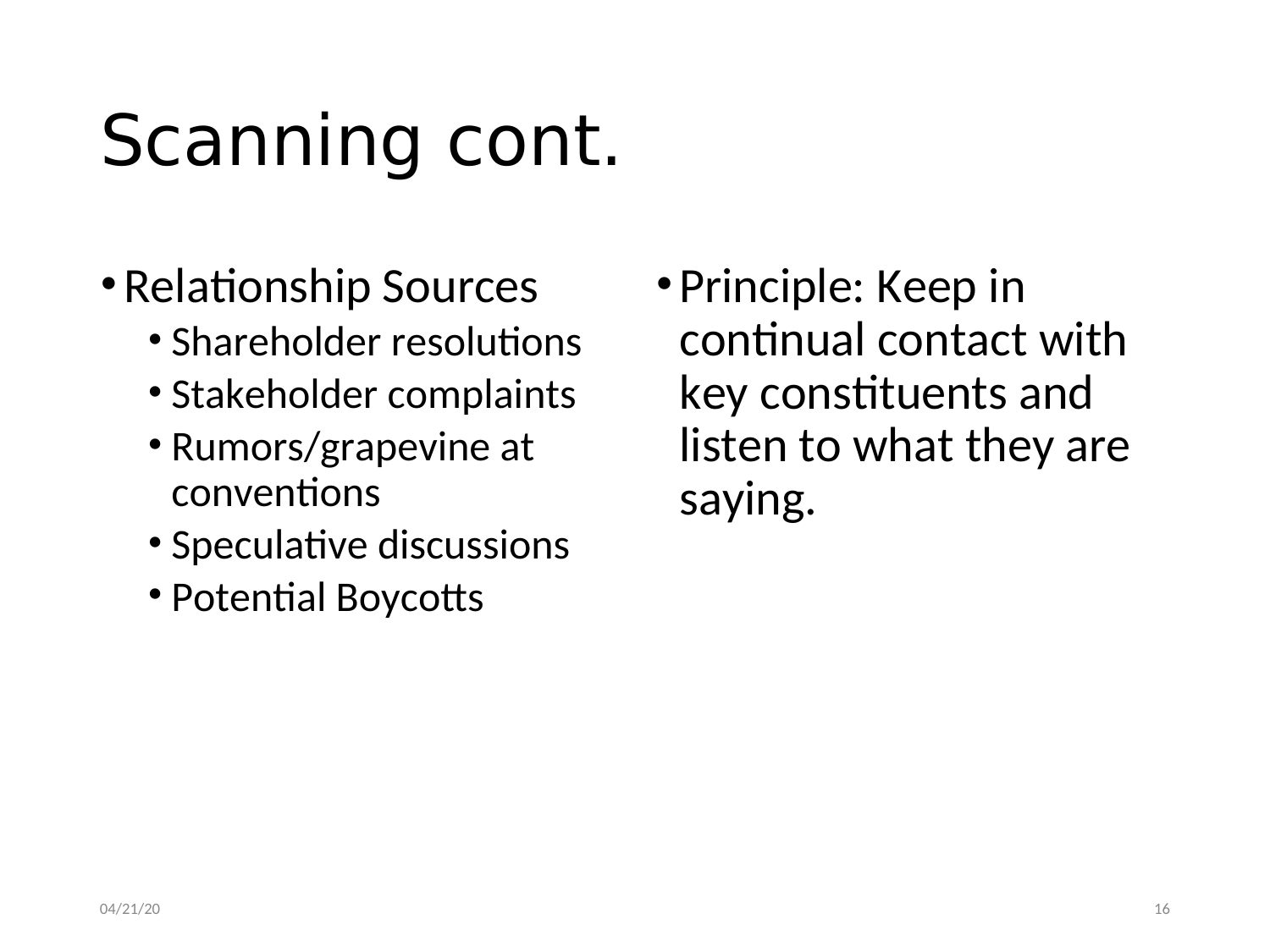### 3b. Assessing situation

- Evaluate issues in two dimensions
	- likelihood
	- impact
- Evaluate risks with risk mgt. grid
- Evaluate relational threats
	- Power(Leverage)
	- Legitimacy (Value driven)
	- Willingness (Desire for action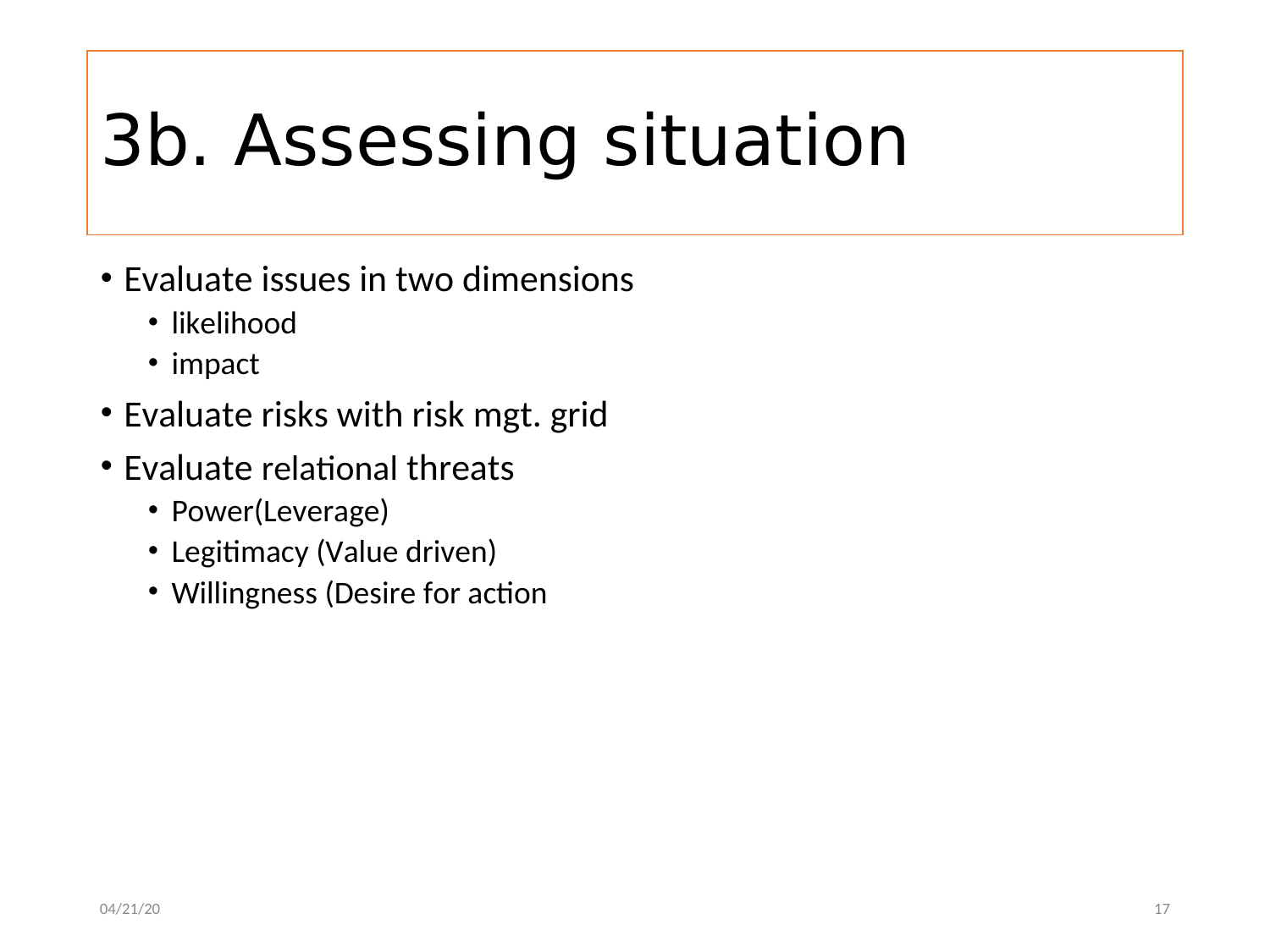#### Assessing cont.

#### •**Historical Types of Crises**

- Natural disasters
- Malevolence (kidnapping, product tampering, terrorism etc. )
- Technical breakdowns
- Human breakdowns
- •Challenges (boycotts, strikes, lawsuits, government actions)
- •Megadamage (oil spills, radioactivity)
- •Organ. Misdeeds
- •Workplace violence
- •Rumors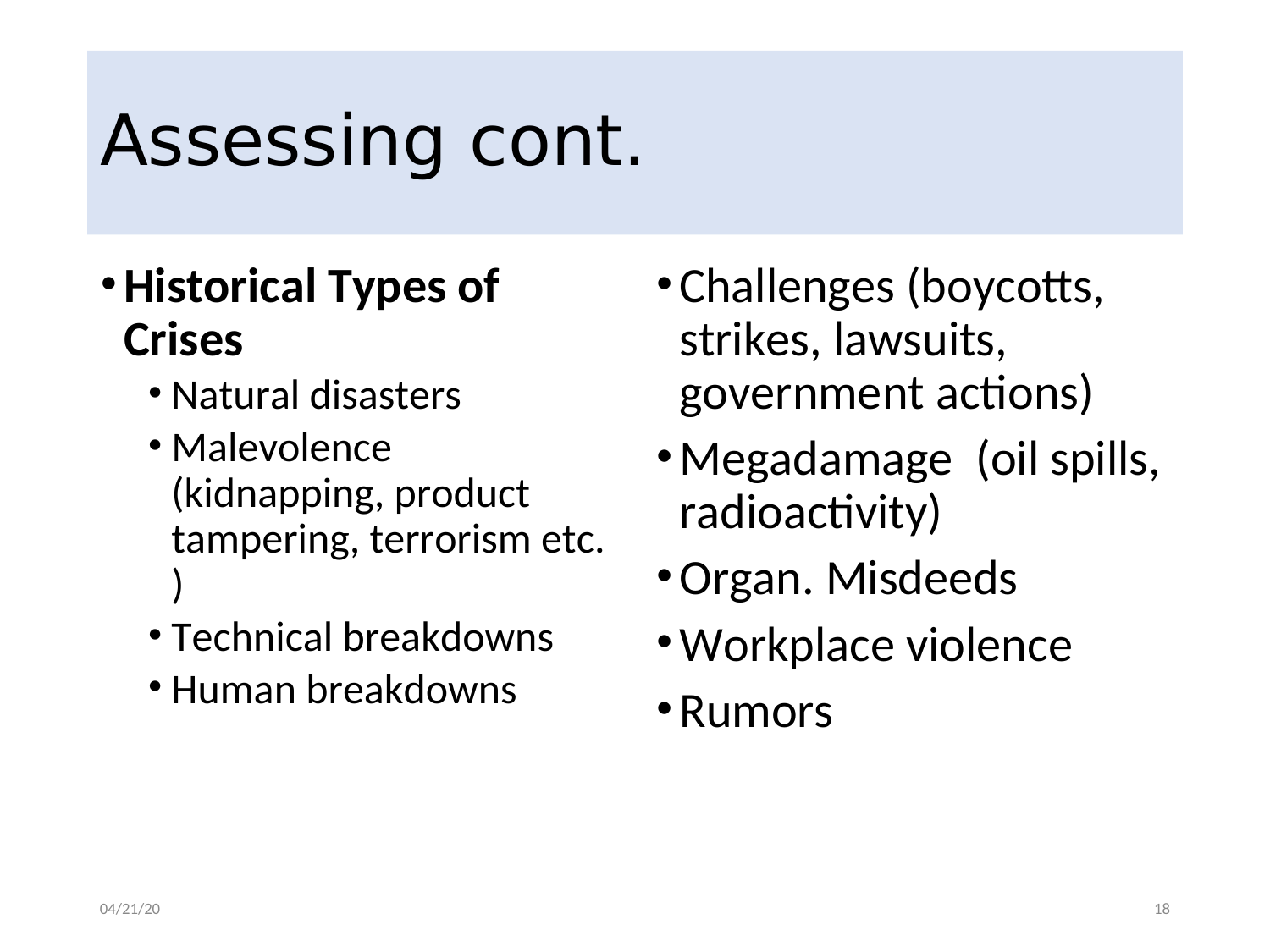# 3c. Designing Tools & Systems

- Select Crisis Management Team
- Select Spokespersons
- Develop Crisis Management Plan
- Prepare Crisis Communication System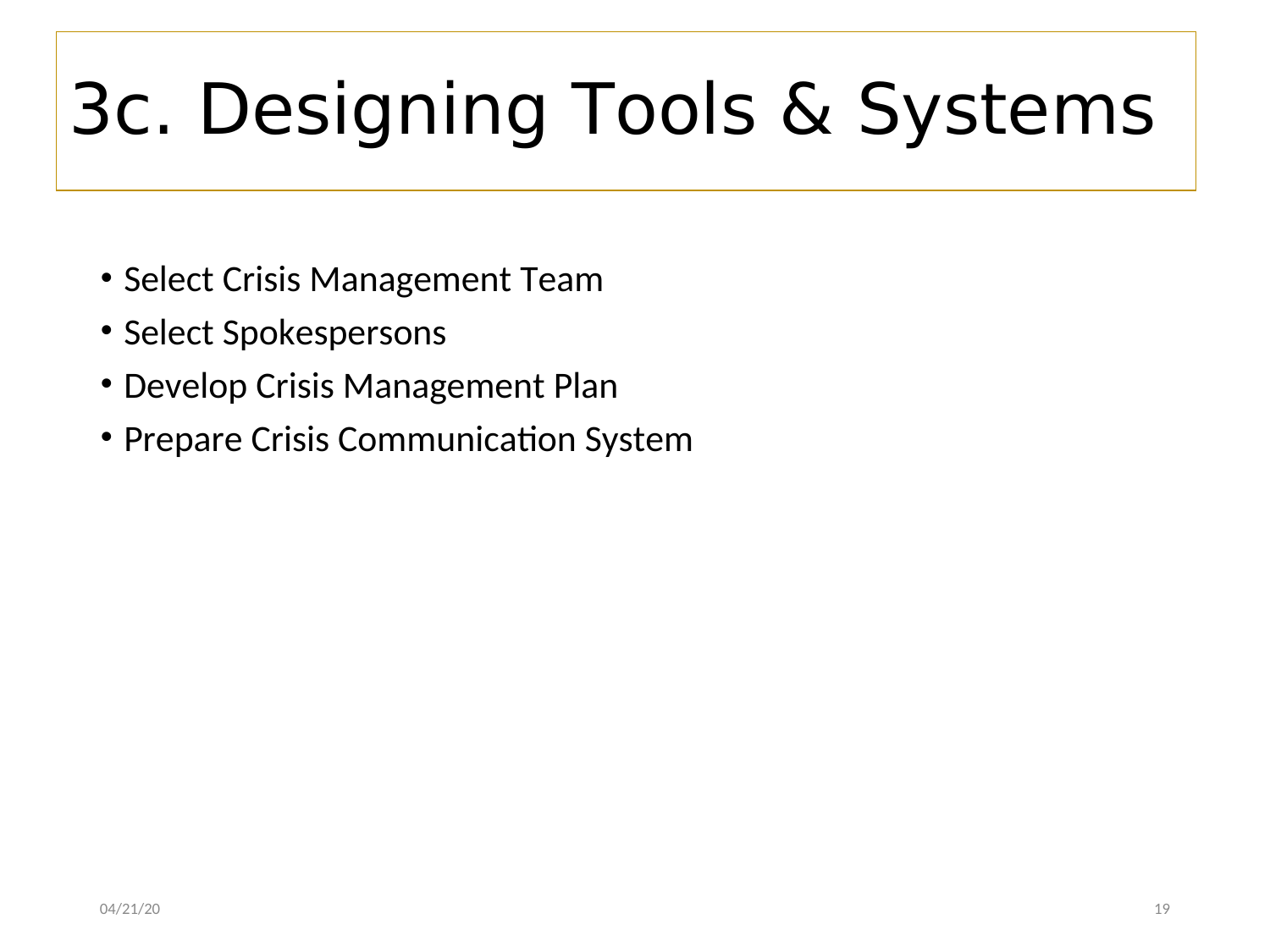#### Selecting the CMT

- A cross-functional group who have been designated to handle ANY crisis
- Characteristics of a good CMT
	- Work together (conflict mgt)
	- Apply the CMP (manage stress)
	- Listen to others
	- Make the right decisions
	- Communicate proactively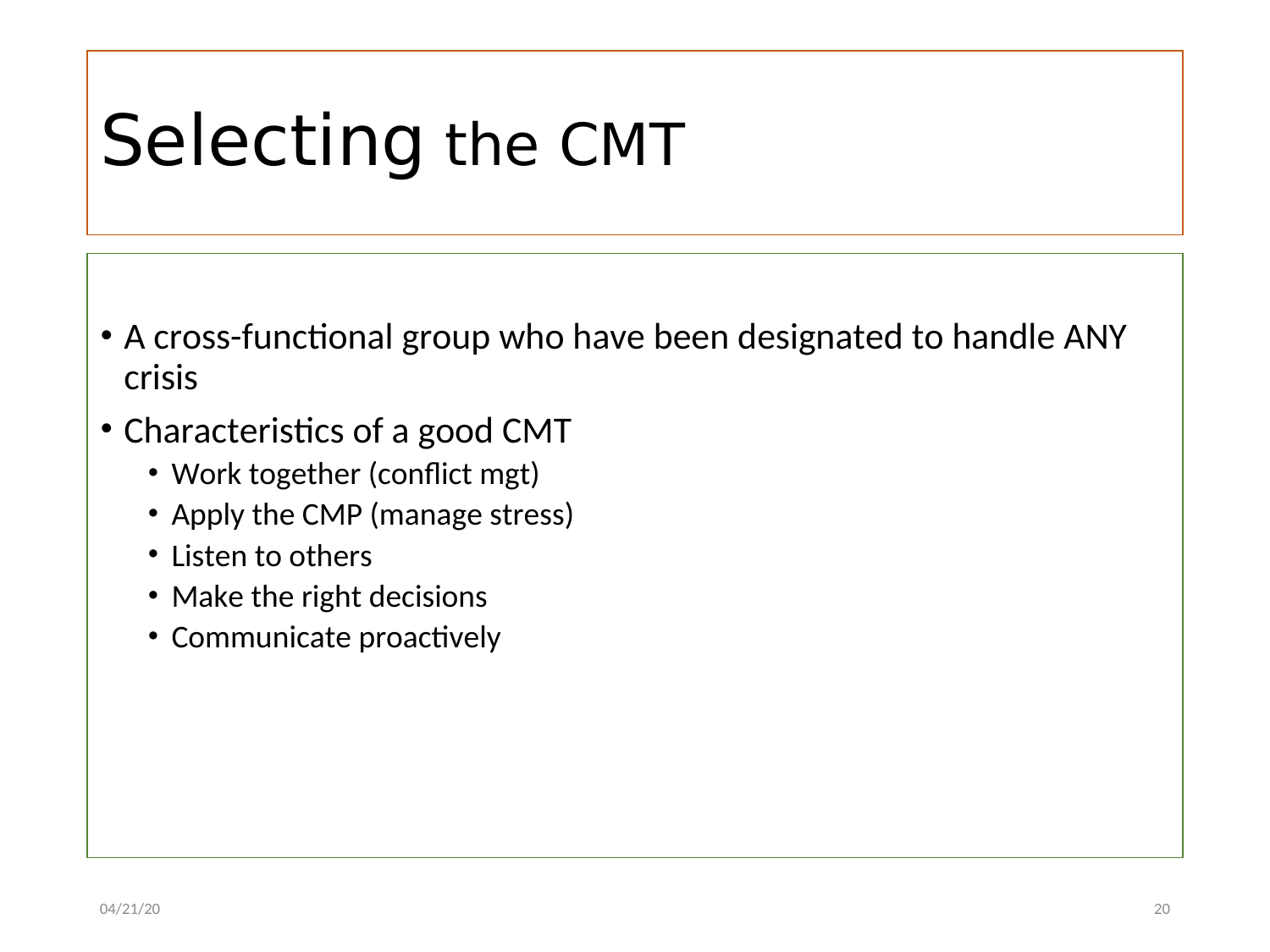#### Selecting the CMT

- Typical roles
	- Legal
	- Security/safety
	- PR
	- Operations
	- Top Management (CEO)
	- Student affairs/services
- Make time for training (63% companies do)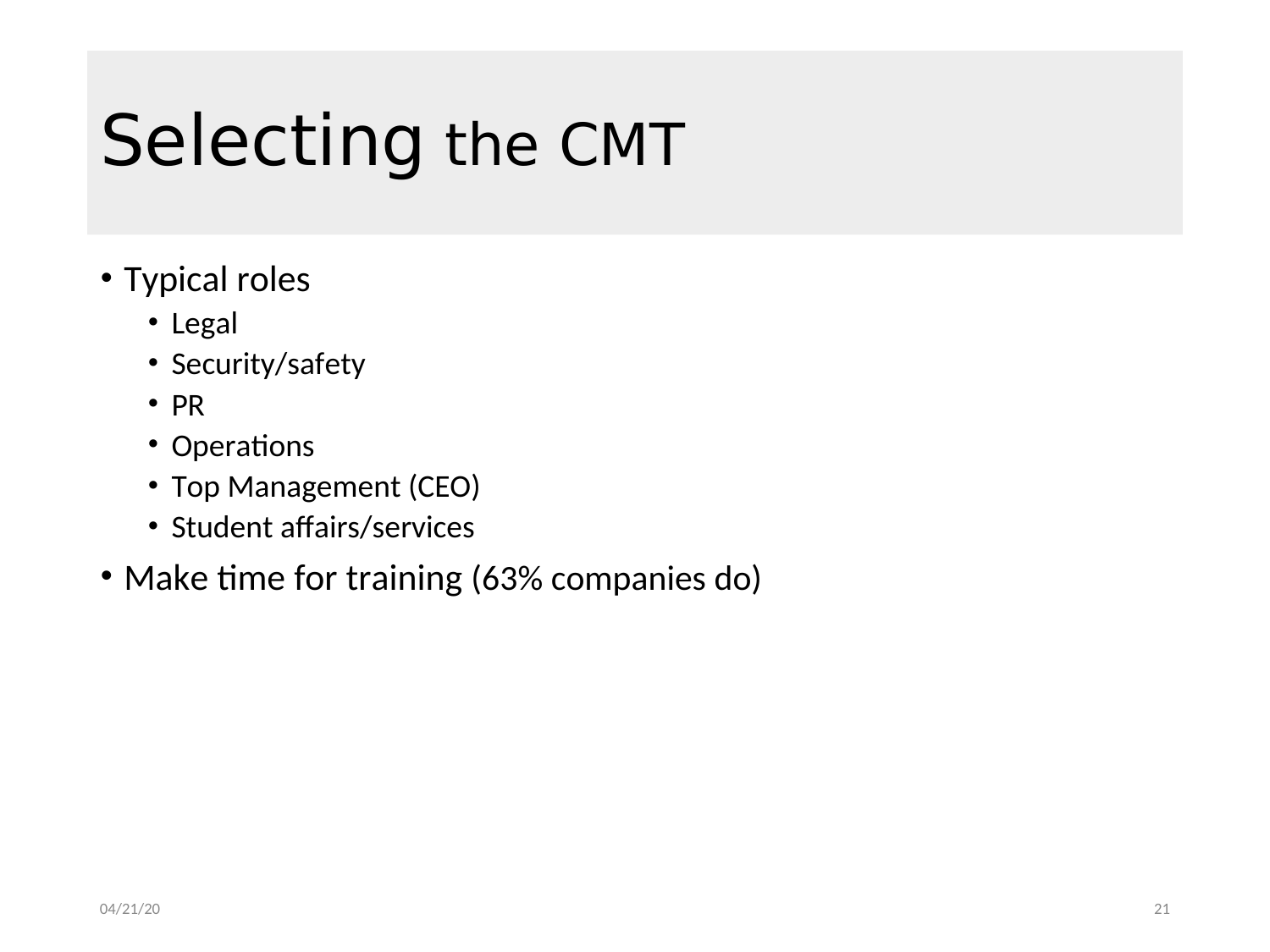#### Selecting Spokespersons

- Principle "One voice is more important than one person"
- Role Manage the accuracy & consistency of the messages coming from the organization
- Communication should be guided by the 5 C's: *Concern, clarity, control, confidence, & competence*

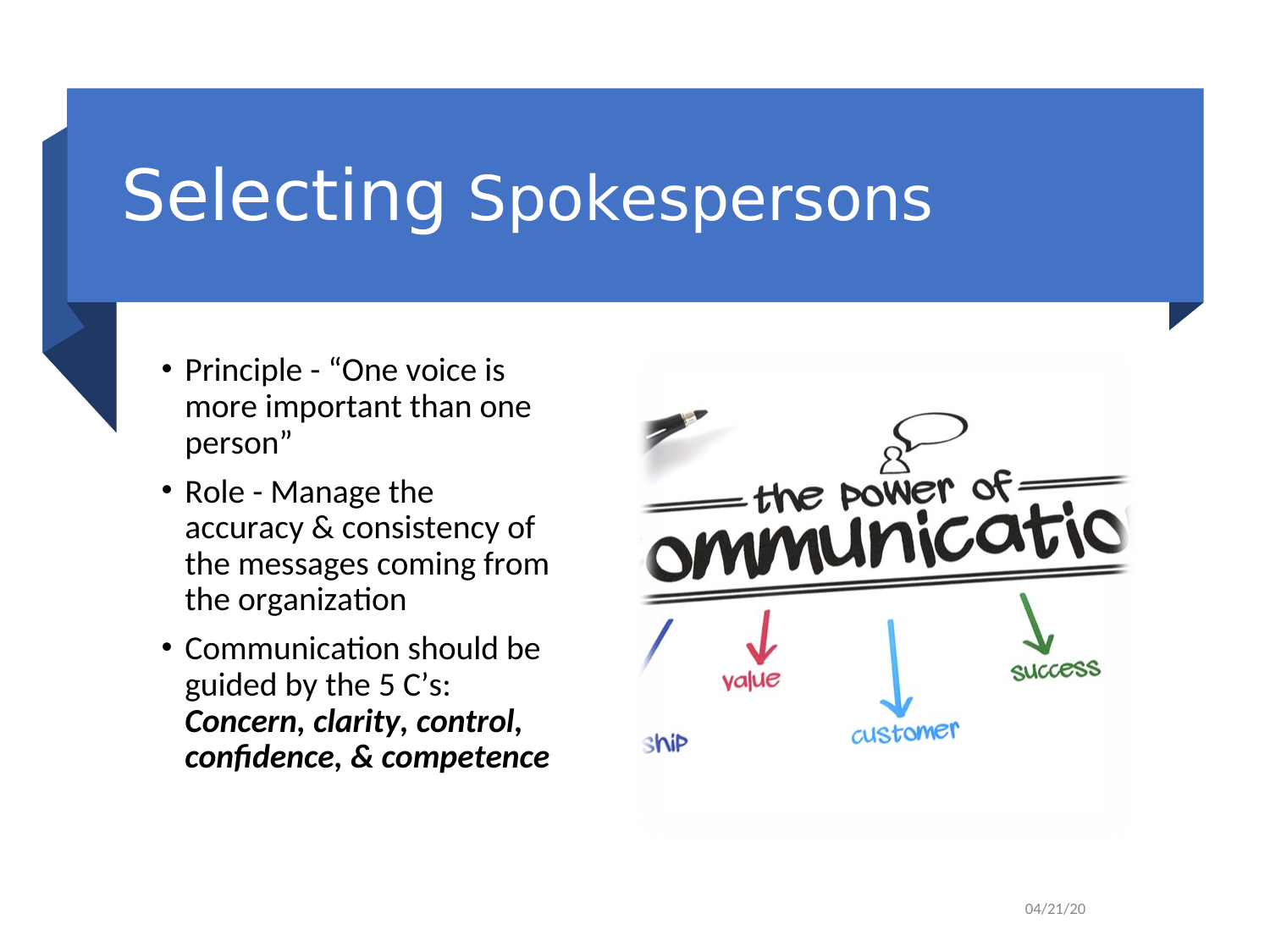#### Selecting the CMT

• Skills of the spokesperson

- Appear pleasant on camera (visual, nonverbal)
- Answer questions effectively
	- Don't argue with reporters
	- Avoid "no comment" comment (65% believe "no comment" = "guilty"
	- Challenge incorrect information
	- Assess assumptions of questions
	- Legitimize
- Present information clearly
	- Avoid jargon
	- Provide structure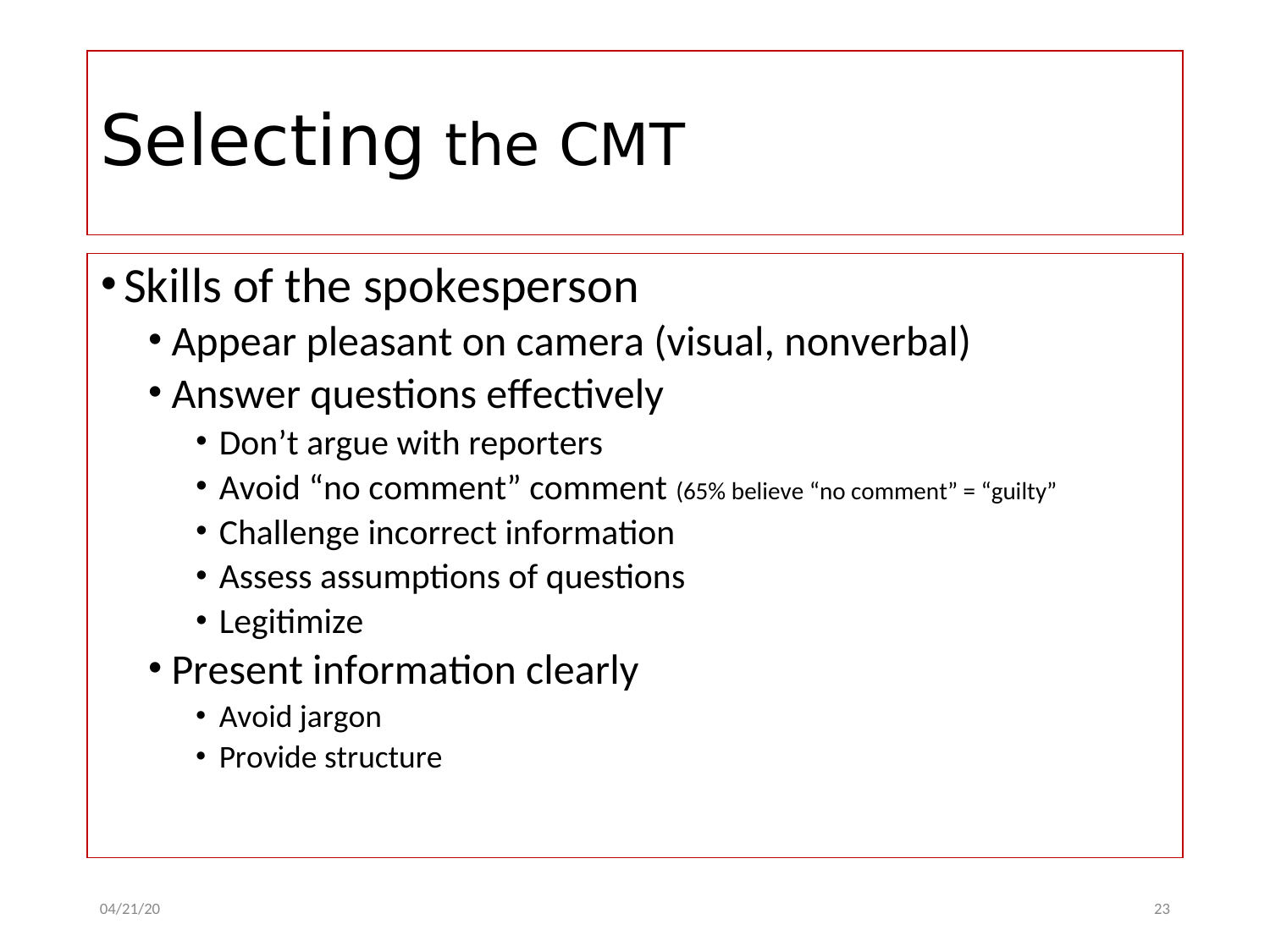#### Develop Crisis Management Plan

- What is it?
	- A potential action plan
	- Used during the crisis
	- Focuses on "how-to"
- What it is not?
	- Overly detailed
	- Rigid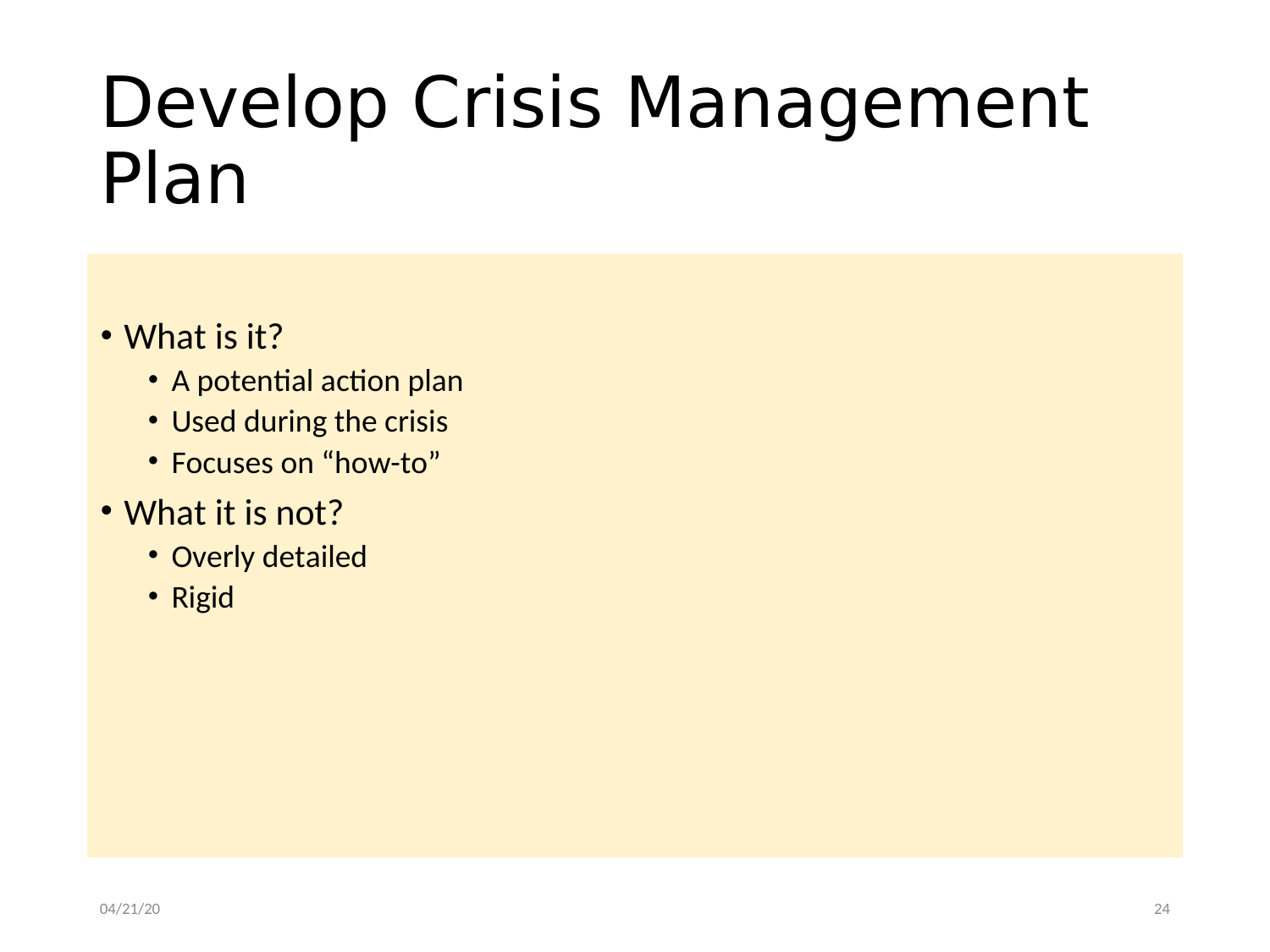#### Compone nts of CMP

- Introduction (usually by CEO)
- Rehearsal dates
- CMT members
- CMT contact sheet
- Crisis Assessment
	- overview piece
	- short
	- likely scenarios
- Incident report form (documents what happened)
- Proprietary info. (list)
- Strategy worksheet
- Stakeholder contact sheet
- Crisis control center (e.g. where, capabilities)
- Postcrisis evaluation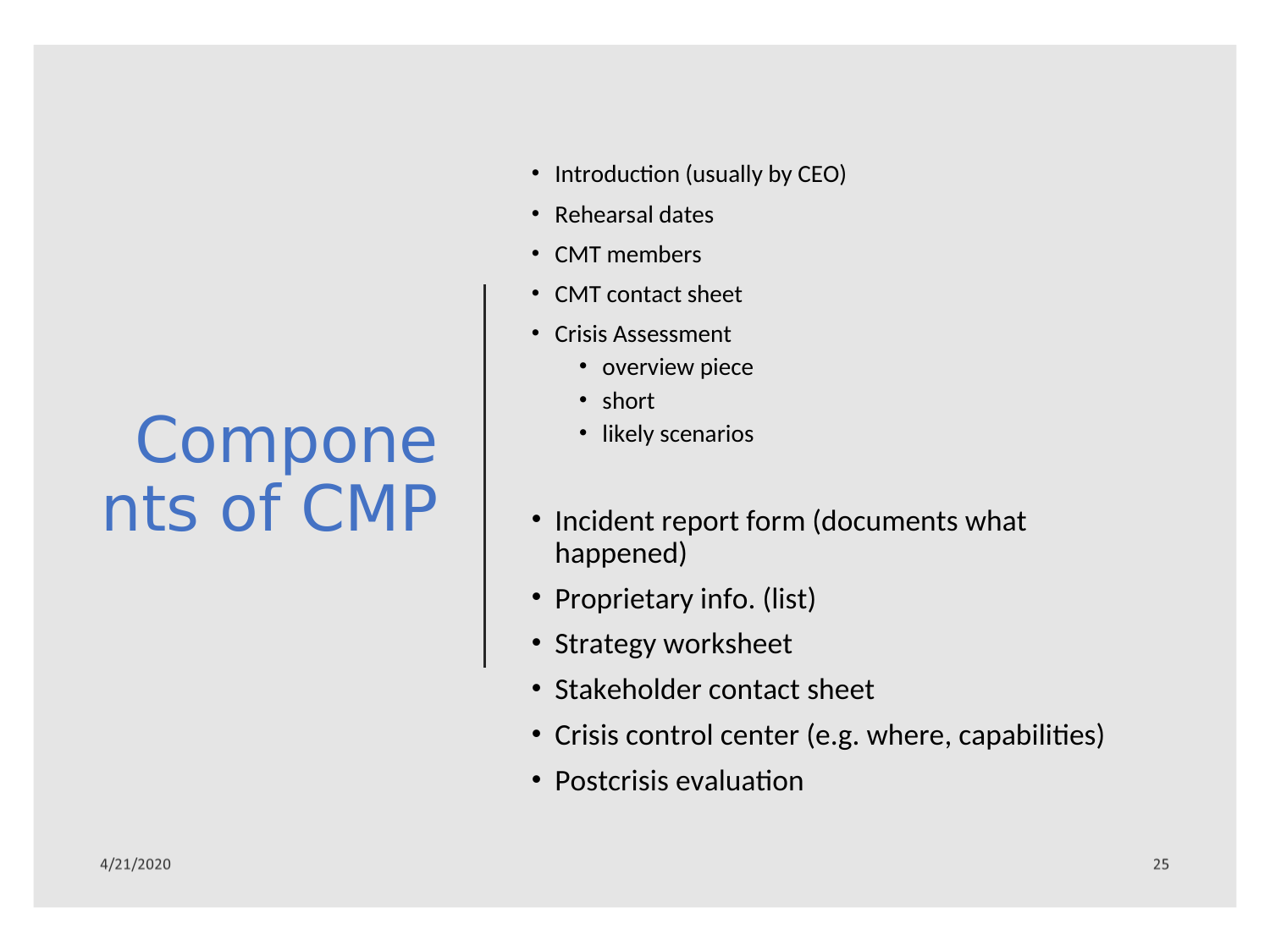#### Prepare Crisis Communication System





#### **Prepare tools**

Intranet Internet

Phones



#### **Prepare team**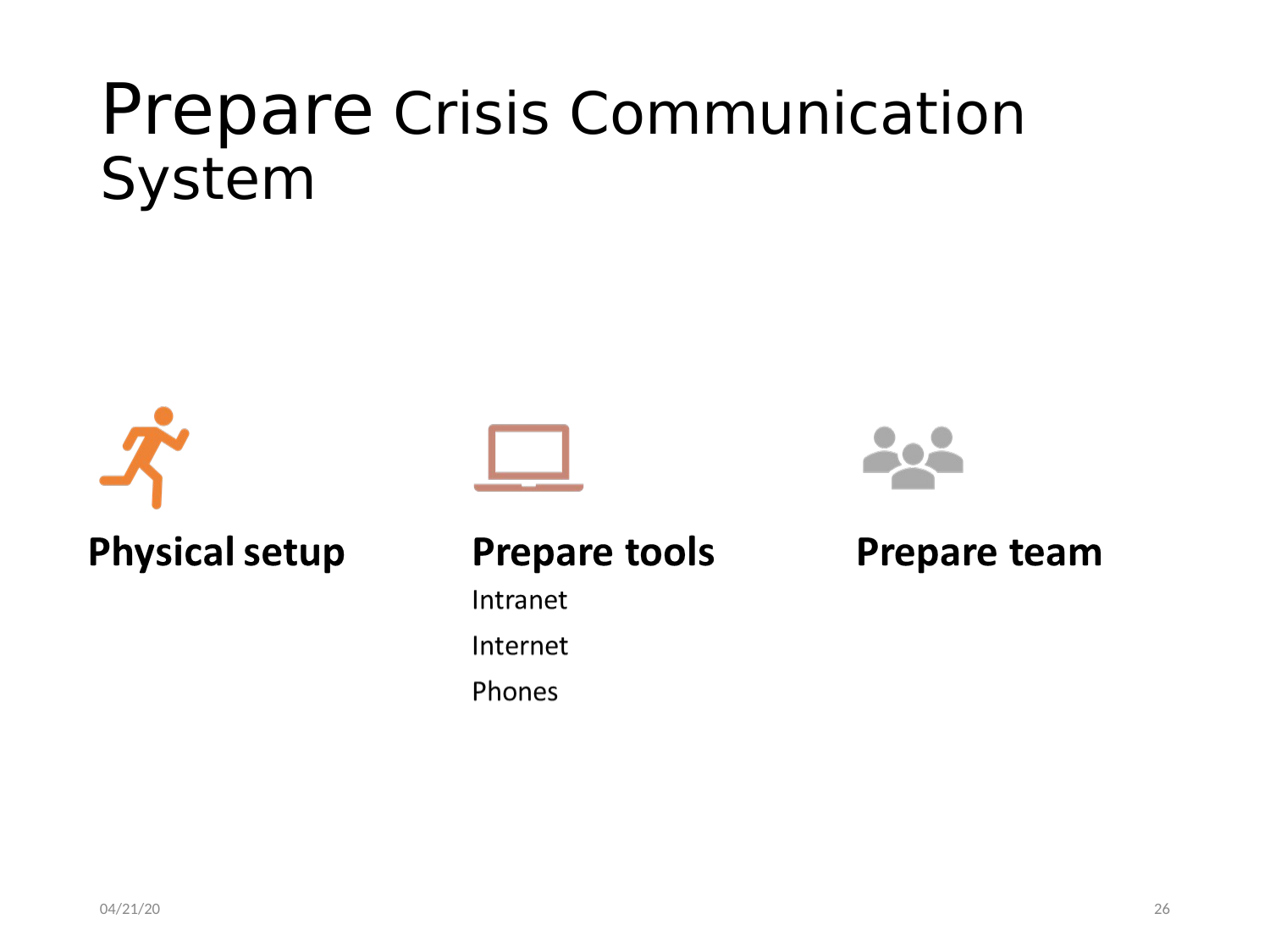### 4. Managing the Crisis



A. DETECTING **THE CRISIS** 

**B. CONTAINING THE CRISIS** 

C. RECOVERING **FROM THE CRISIS**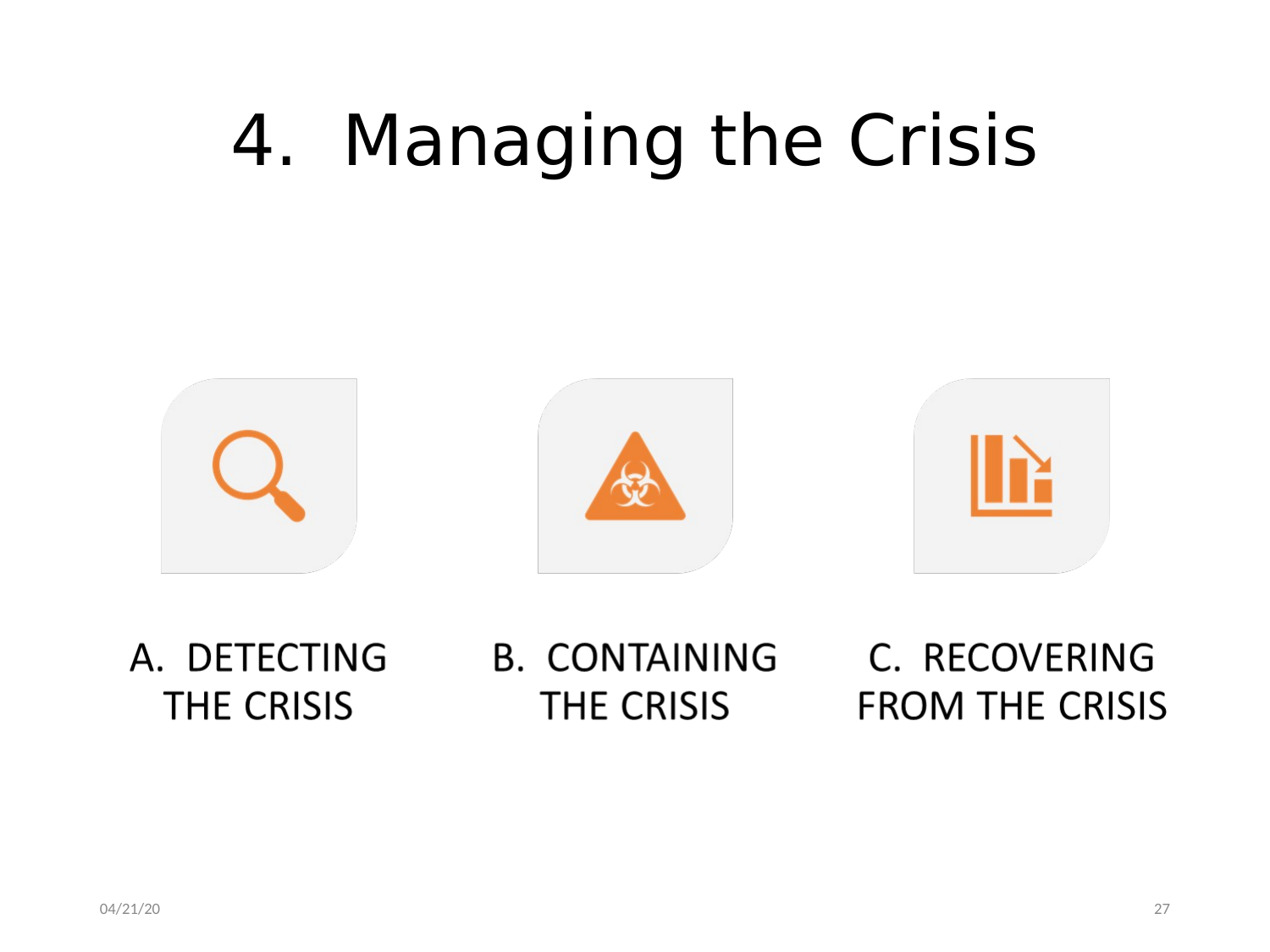# 4a. Detecting the crisis

#### **Early monitoring**

#### **Convince upper** management

Assess type & character of crisis

• different crises require different strategies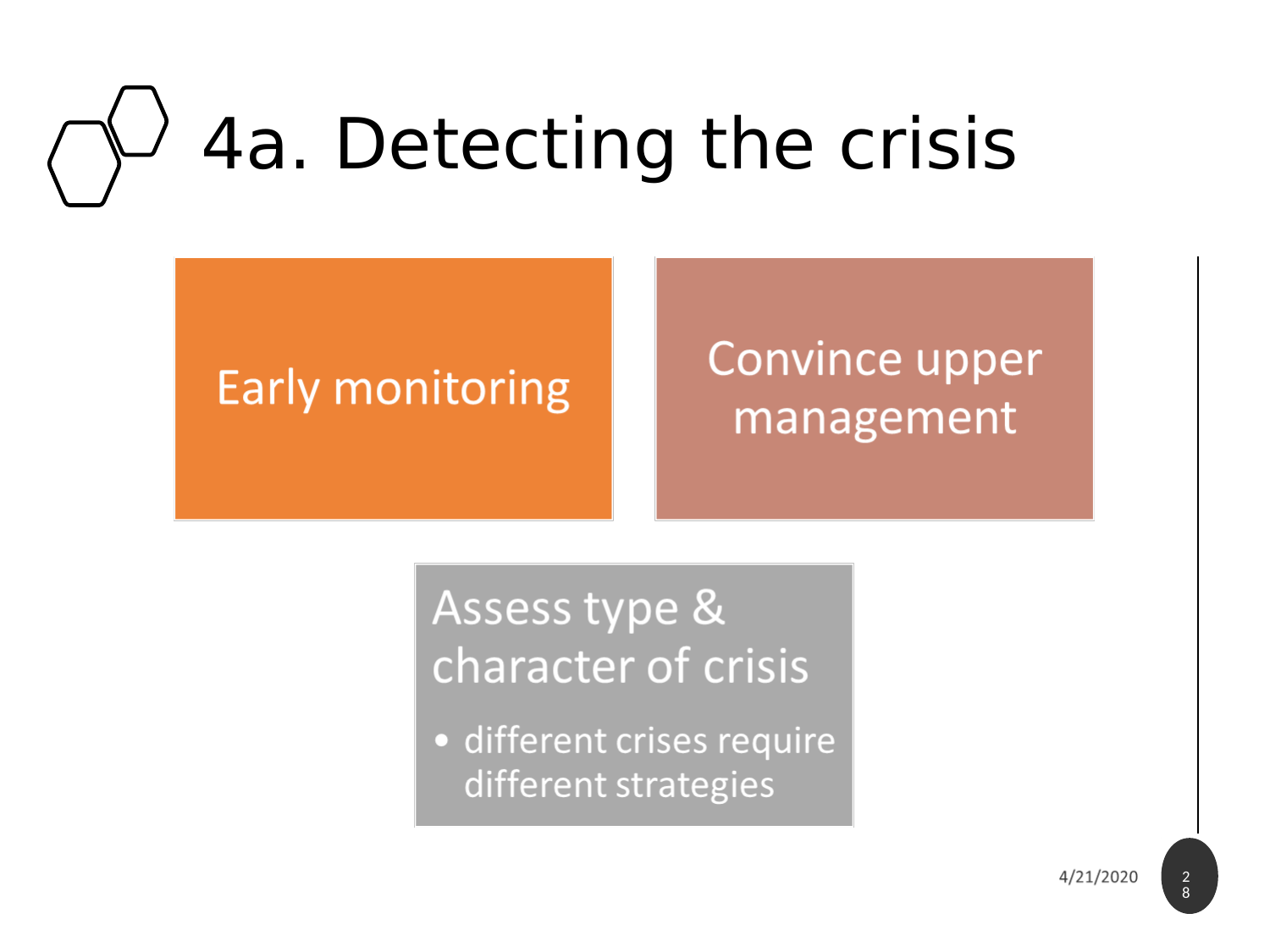# 4b. Containing the crisis



#### Respond quickly



Acknowledge what you don't know yet



Set fairly rigid information priorities



#### Express sympathy



You can express concern without opening the company to liability **issues** 



Develop a strategy based on type of crisis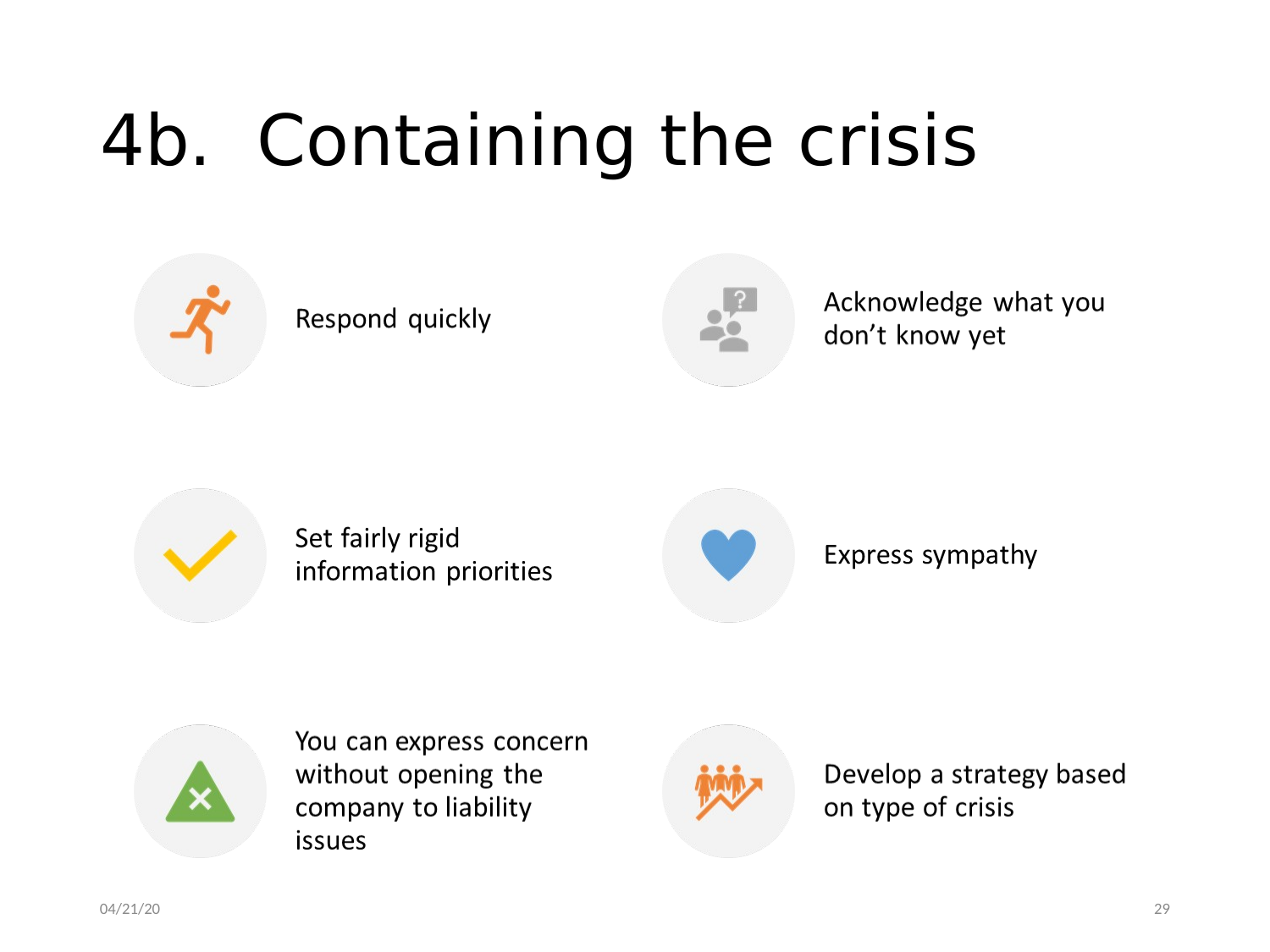



FOLLOW-UP ON **INFORMATION REQUESTS** 



航视



hin



**TALK ABOUT FINANCIAL IMPLICATIONS** 



**CONTINUE EXPRESSING COMPASSION** 

**CONTINUE** TRACKING ISSUES, RISKS, ETC.

 $\mathbf{k}$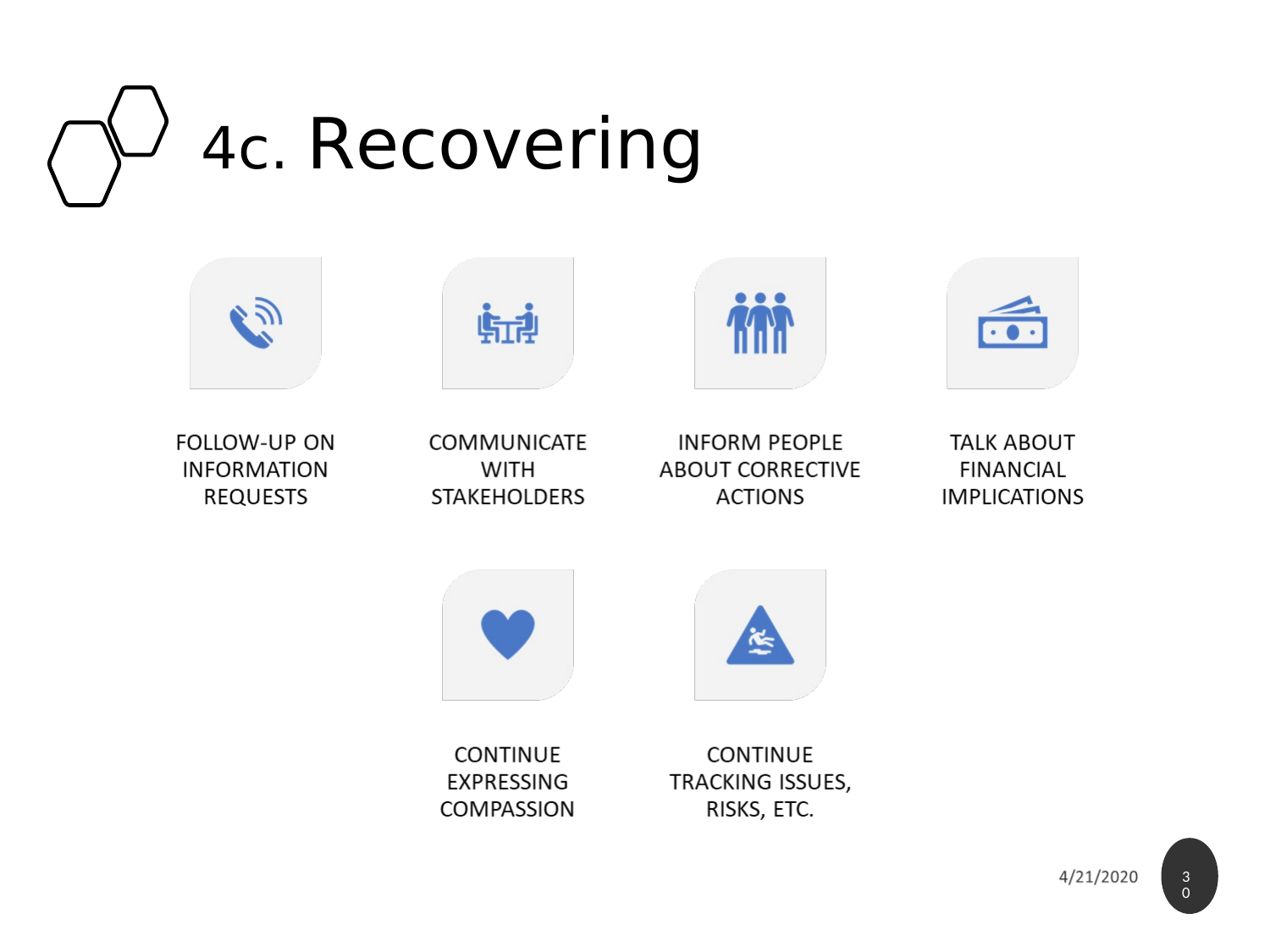#### 5. Managing post-crisis

- Following-up
	- Collect crisis records, stakeholder feedback, & media coverage
	- Conduct interviews with key personnel
- Shaping memories
	- Internal audiences
	- External audiences
	- What did we learn? So what?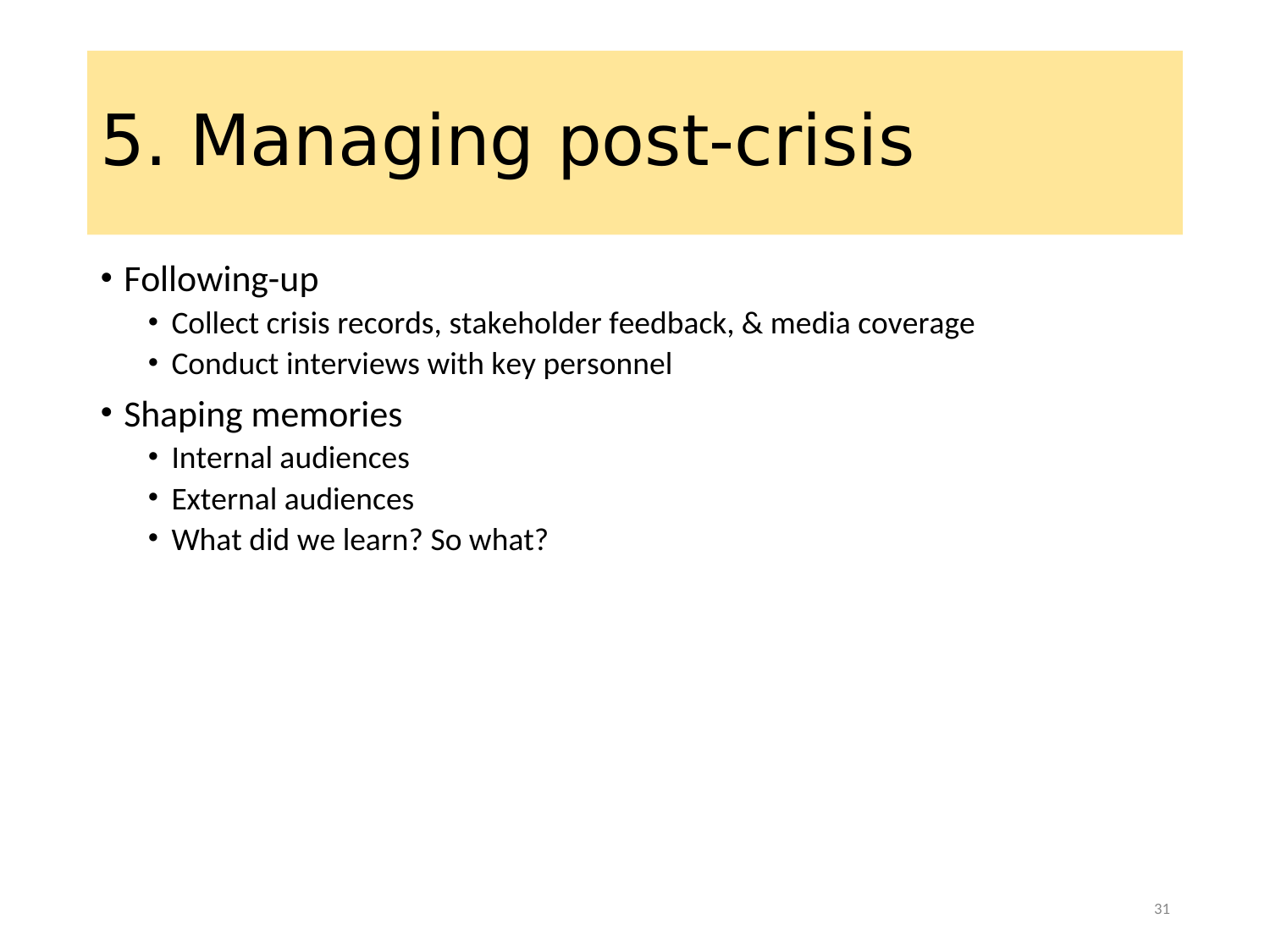### Cont. 5 - managing post-crisis

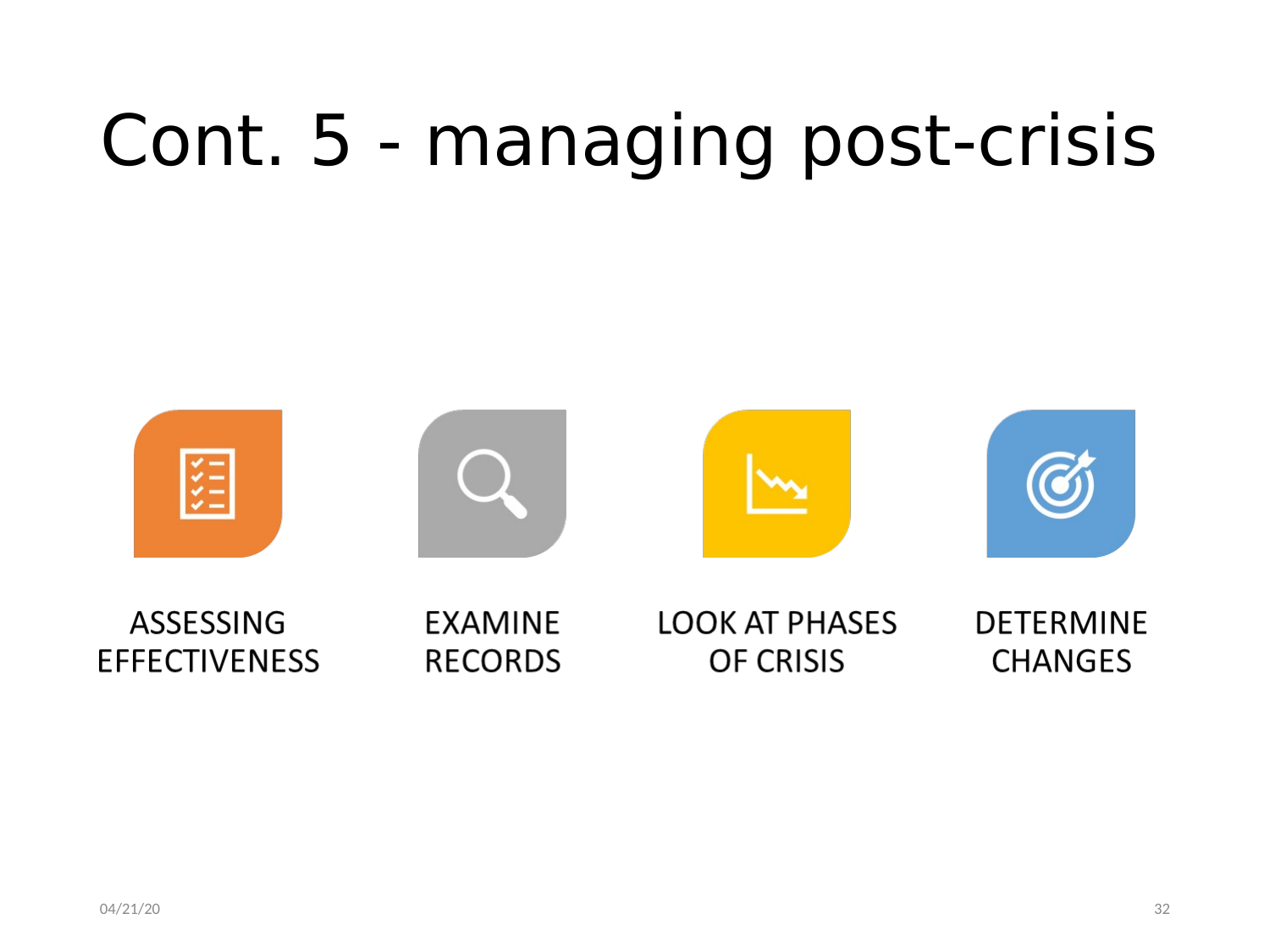### 6. Learning

- Changes in CMP
- New training opportunities
- New personnel